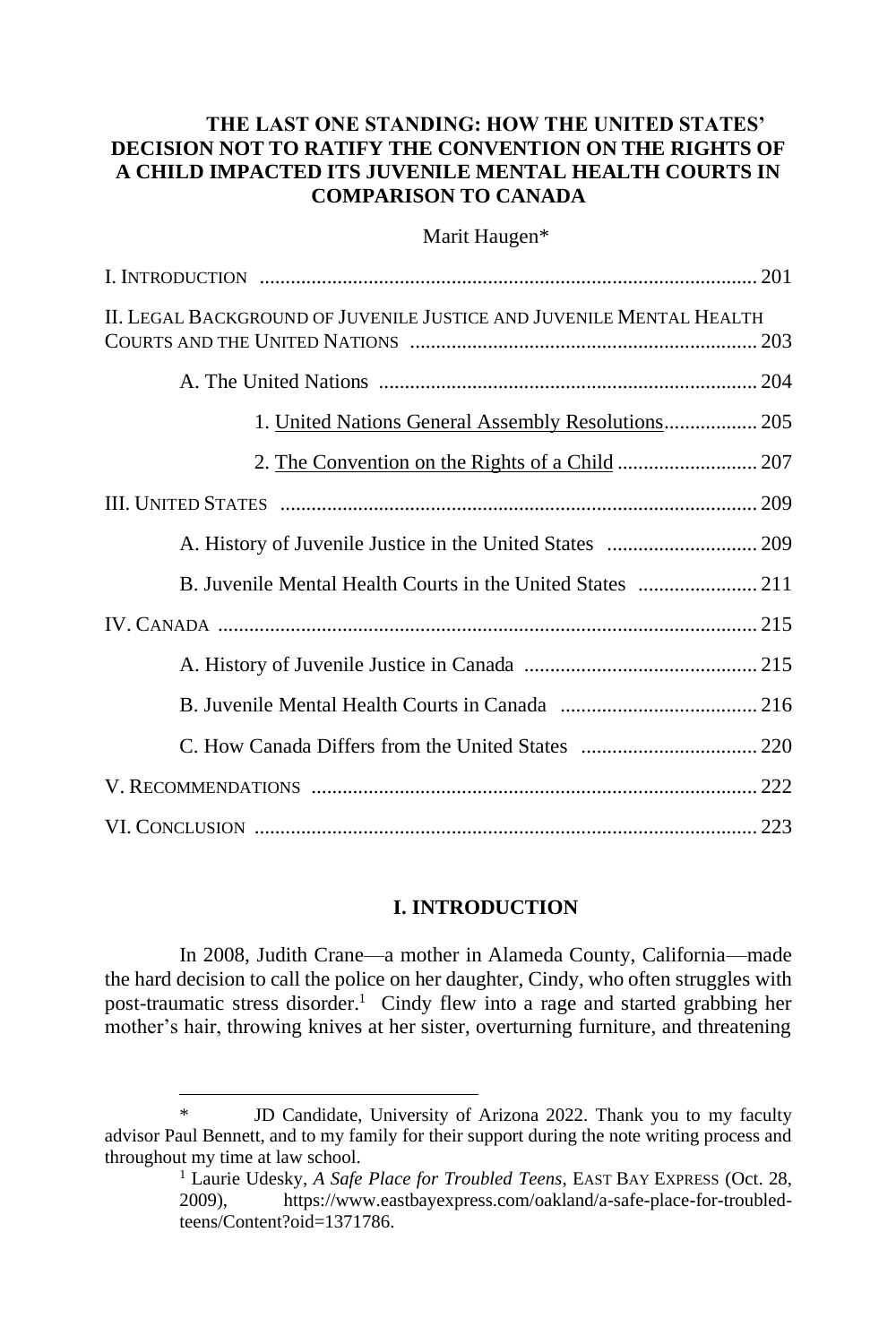self-harm, causing her mother to make the call. $<sup>2</sup>$  As difficult as this would be for</sup> any parent, this call would help change Cindy's life for the better.<sup>3</sup>

Many of the 120,000 minors in the United States who encounter the juvenile justice system are placed in detention center cells; but some counties, such as Alameda, have developed diversion opportunities for juveniles who struggle with mental illnesses but do not have criminal propensities.<sup>4</sup> Through a unique countysponsored program, Cindy received help for her mental illnesses, allowing her to address various factors in her home and school life that ultimately prevented her from ending up back in juvenile court.<sup>5</sup> One year after admittance into the Alameda County Juvenile Collaborative Court, Cindy graduated from the program with newfound skills for handling her anger and has plans to move out and go to college.<sup>6</sup>

 These types of diversion programs also exist in other countries, such as Canada. That same year in Canada, the New Brunswick ombudsman, Bernard Richard, called for the province to do a better job of diverting youth with mental illnesses away from the criminal justice system after the 2007 death of Ashley Smith.<sup>7</sup> Ashley was first sentenced to 90 days in prison when she was 15; and due to her behavioral problems linked to her mental illness, several years were added on to her sentence.<sup>8</sup> Before she took her own life by choking herself in her cell, Ashley had been transferred to various facilities 17 times in less than a year.<sup>9</sup> Ashley's family believes this constant movement prevented her from receiving the treatment she ultimately needed.<sup>10</sup>

Despite the fact both stories took place around the same time, they resulted in distinct outcomes due to the resources that were available to teenagers through their local justice system. However, diversion programs that serve juveniles with mental illnesses have not always existed, and both countries have unique histories when it comes to juvenile justice.<sup>11</sup> One of the major differences that has impacted this history is the United States' decision not to ratify the Convention on the Rights

<sup>6</sup> Udesky, *supra* note 1.

<sup>7</sup> Michael MacDonald, *Mentally Ill Youth Needing Treatment Get It Through Criminal Justice System*, THE GLOBE AND MAIL (December 15, 2010), https://www.theglobeandmail.com/news/national/mentally-ill-youth-needing-treatment-getit-through-criminal-justice-system/article1319974/.

 $10$  *Id.* 

Patrick Gardner, *An Overview of Juvenile Mental Health Courts*, AMERICAN BAR ASSOCIATION (Sept. 01, 2011), https://www.americanbar.org/groups/public\_interest/child\_law/resources/child\_law\_practic eonline/child\_law\_practice/vol30/september\_2011/an\_overview\_of\_juvenilementalhealthc ourts/.

<sup>2</sup> *Id.*

<sup>3</sup> *Id.*

<sup>4</sup> *Id.*

<sup>5</sup> *Id.*

<sup>8</sup> *Id.*

<sup>9</sup> *Id.*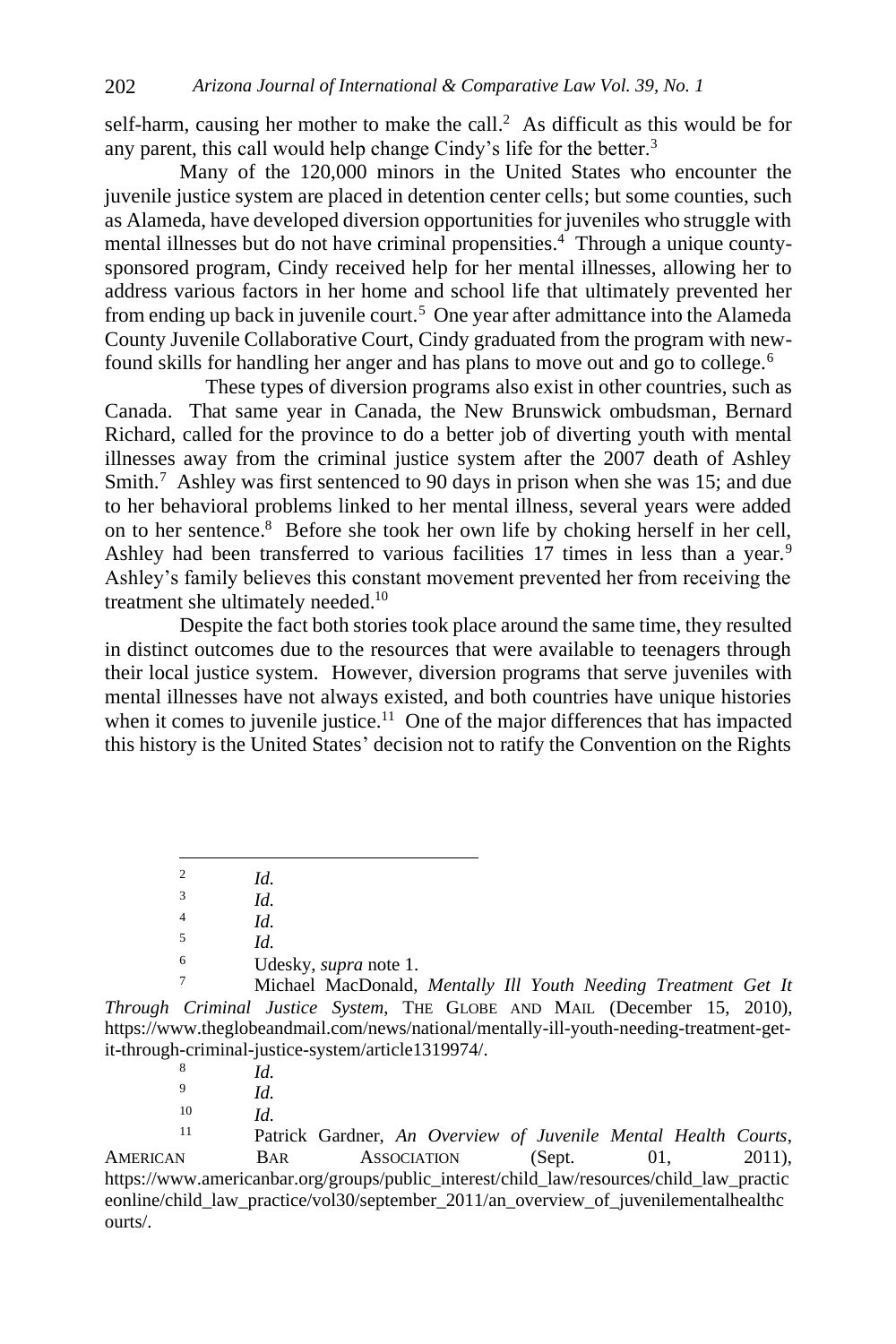of a Child (the Convention) because of the autonomy the Convention gives children.<sup>12</sup>

This Note discusses the juvenile mental health courts already established in the United States. Part II of this Note will examine the legal background of juvenile mental health courts, as well as juvenile justice in relation to United Nation's guidelines and the Convention. Part III provides a brief legal background of juvenile justice in the United States and how juvenile mental health courts have developed and functioned here. Part IV summarizes the history of juvenile justice in Canada and examines the juvenile justice courts in the different provinces, while also comparing how they differ from the United States. In Part V, this Note makes recommendations for how these courts should progress. It will discuss how, in order to progress with these courts, the United States should consider aligning their juvenile mental health courts—and how they deal with adjudicating juveniles with mental illness—with Articles 37 and 40 of the Convention and other United Nation guidelines. This Note will examine the juvenile mental health courts in the United States and Canada and how they differ and the legal history behind each court. Since the United States has not ratified the Convention, this Note will also examine how that impacts the juvenile mental health court systems in these countries. Lastly, this Note concludes with a discussion of whether the United States should make policy changes that align more with their foreign counterparts.

# **II. LEGAL BACKGROUND OF JUVENILE JUSTICE AND JUVENILE MENTAL HEALTH COURTS AND THE UNITED NATIONS**

The original idea for a distinct juvenile court system in the United States originated from England.<sup>13</sup> A separate justice system for juveniles arose in England in 1873 after a member of the London school board proposed the idea, and it soon became an international trend.<sup>14</sup> In the United States, the first juvenile court was formed in Illinois on July 1, 1899.<sup>15</sup> Canada, on the other hand, did not establish its first juvenile court until 1908, when the Juvenile Delinquents Act, which changed the charges against juveniles from the same charges as adults to charges of

<sup>12</sup> *See* David P. Stewart, *Ratification of the Convention on the Rights of the Child*, 5 GEO. J. ON FIGHTING POVERTY 161, 174; Cynthia L. Schirmer, Note, *Punishing Children As Adults: On Meeting International Standards and U.S. Ratification of the U.N. Convention on the Rights of the Child*, 16 MICH. ST. J. INT'L L. 715, 721-22 (2008).<br><sup>13</sup> Thomas J. Hafemaister, *Parameters and Implementation of a* 

<sup>13</sup> Thomas L. Hafemeister, *Parameters and Implementation of a Right to Mental Health Treatment for Juvenile Offenders*, 12 VA. J. SOC. POL'Y & L. 61, 72 n.37 (2004).

<sup>14</sup> Candace Zierdt, *The Little Engine that Arrived at the Wrong Station: How to Get Juvenile Justice Back on the Right Track*, 33 UNIV. S.F. L. REV. 401, 405–06 (1999).

<sup>15</sup> Hafemeister, *supra* note 13, at 72 n.37.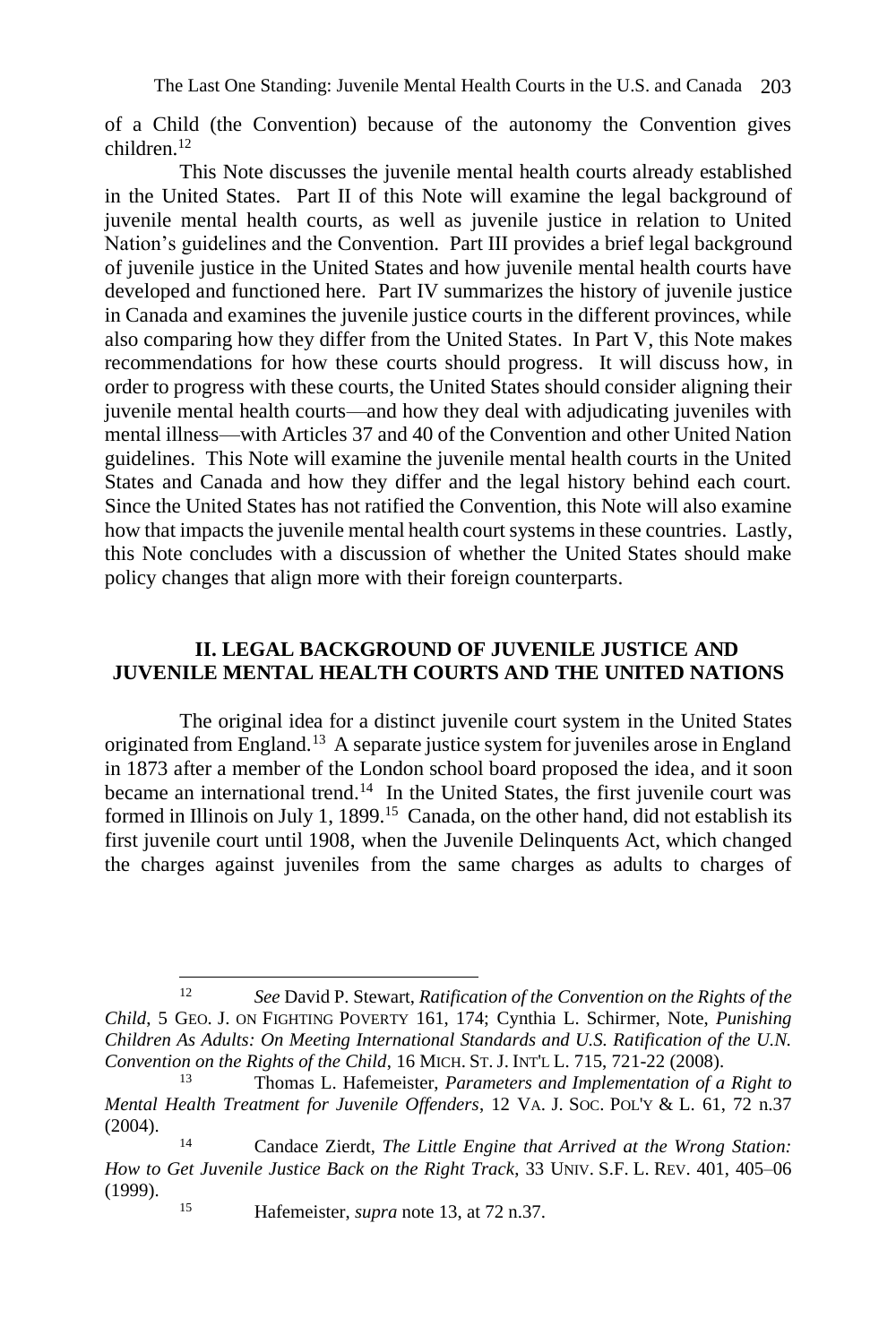delinquency, was passed.<sup>16</sup> It would be over a century before both countries established the first juvenile mental health court, with the United States establishing its first one in 2001 in Santa Clara County, California, $^{17}$  which now has over 50 juvenile mental health courts as of 2019. <sup>18</sup> And it was not until 2011 when Canada created its first juvenile mental health court in the province of Ontario. 19 This tenyear difference, however, is not the only reason that these countries' juvenile mental health courts have developed differently—in particular, federal legislation and Canada's adoption of the United Nations' Convention on the Rights of the Child have also had important impacts.

# **A. The United Nations**

Although each country establishes its own juvenile justice system, the United Nations creates treaties and other guidelines that countries may choose to ratify and implement. The Convention on the Rights of the Child is the United Nations' treaty that established the rights of children in many areas, such as justice.<sup>20</sup> Prior to the Convention, the United Nations adopted the Declaration of the Rights of the Child in 1959, which recognizes children's right to play, education, health care, and a supportive environment.<sup>21</sup> In 1985, before the Convention was ratified, the United Nations created the United Nations Standard for Minimum Rules of Administration of Juvenile Justice, which details how the juvenile justice system should work in the best interest of the child.<sup>22</sup> The United Nations also provided additional guidance for juvenile justice with the Guidelines for the Prevention of Juvenile Delinquency, which was created at the World Summit for Children held in New York in 1990.<sup>23</sup>

rights/articles/2019/winter2020-a-unique-approach-to-reducing-recidivism/.

<sup>16</sup> Jay Makarenko, *Youth Justice in Canada: History and Debates*, Mapleleafweb (Mar. 1, 2007), https://www.mapleleafweb.com/features/youth-justicecanada-history-debates.html.

<sup>17</sup> *Improving Outcomes for Youth in Juvenile Justice System: A Review of Alameda County's Collaborative Mental Health Court*, NATIONAL CENTER FOR YOUTH LAW 2 (Feb. 2011)[, https://www.courts.ca.gov/documents/Improving\\_Outcomes\\_NCYL\\_Pub.pdf](https://www.courts.ca.gov/documents/Improving_Outcomes_NCYL_Pub.pdf) [hereinafter *Improving Outcomes*].

<sup>18</sup> Kelly Rain Collin, *L.A. County's Juvenile Mental Health Court: A Unique Approach to Reducing Recidivism*, AMERICAN BAR ASSOCIATION (Dec. 12, 2019), https://www.americanbar.org/groups/litigation/committees/childrens-

Lisa Kasper, *The State of Mental Health Treatment for Youth in the Justice System*, LAW NOW (Dec. 12, 2017), https://www.lawnow.org/the-state-of-mentalhealth-treatment-for-youth-in-the-justice-system/.

History of Child Rights, UNICEF, https://www.unicef.org/child-rightsconvention/history-child-rights (last visited Oct. 9, 2020).

 $\frac{21}{22}$  *Id. Id.* <sup>23</sup> *Id.*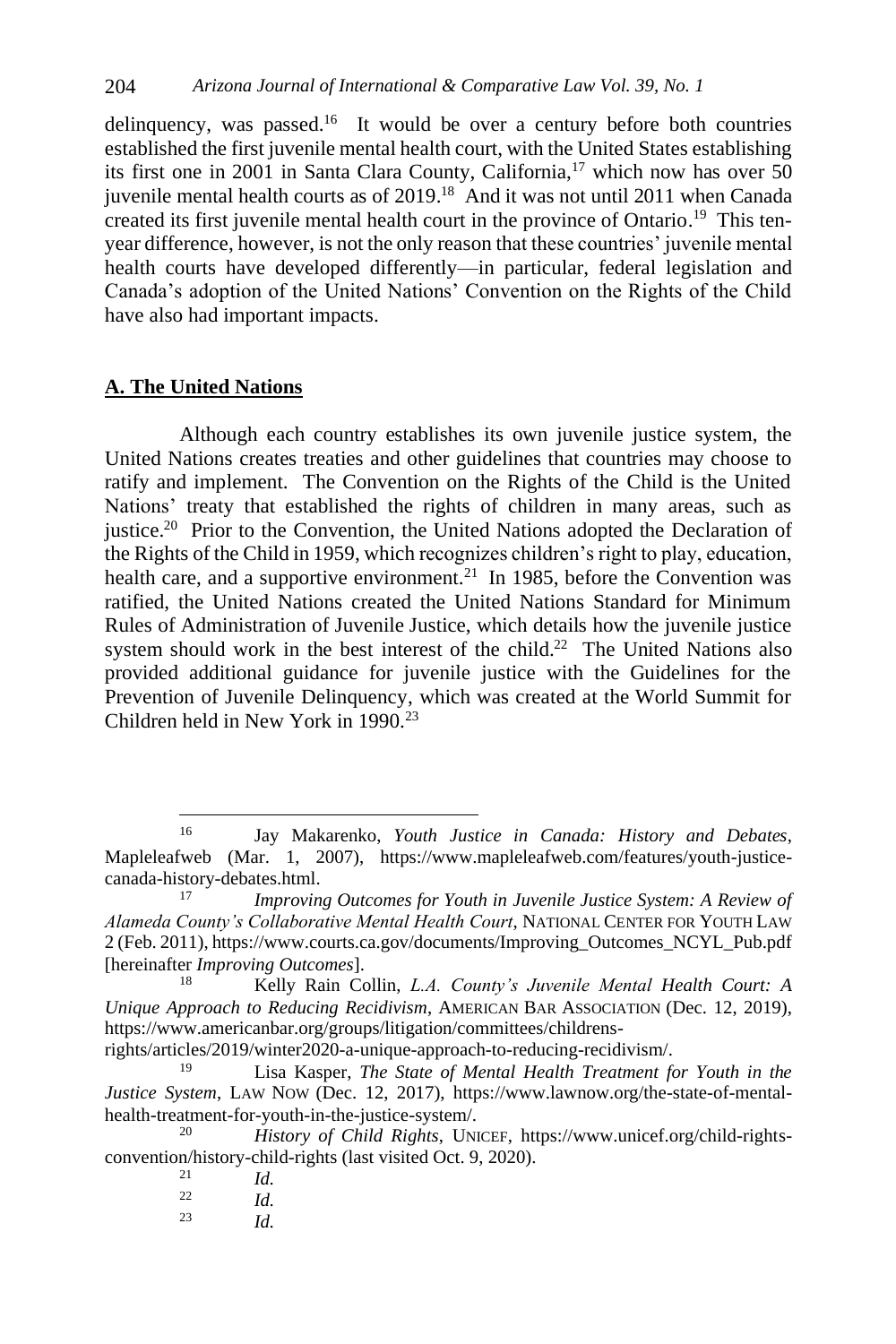These guidelines were established to protect juveniles at risk of committing a crime.<sup>24</sup> Also, in 1990, the United Nations adopted the United Nations Standard Minimum Rules for Non-custodial Measures, which helped protect the rights of offenders when non-custodial measures are applied and to ensure that there is a formal complaint system in case an offender feels like their rights have been violated.<sup>25</sup> This Note will focus specifically on the United Nations Standard Minimum Rules for the Administration of Juvenile Justice (also known as the Beijing Rules); the United Nations Guidelines for the Prevention of Juvenile Delinquency (also known as the Riyadh Guidelines); the United Nations Standard Minimum Rules for Non-custodial Measures (also known as the Tokyo Rules); and the Convention on the Rights of a Child, specifically Articles 37 and 40.

# 1. United Nations General Assembly Resolutions

The General Assembly adopted the Beijing Rules on November 29, 1985.<sup>26</sup> The Beijing Rules aim to promote the welfare of youth in the juvenile justice system.<sup>27</sup> These rules also consider the national frameworks and legal structures that can be seen internationally.<sup>28</sup> The Beijing Rules have sections pertaining to all steps of the juvenile justice system, including general principles and ones relating to investigation and prosecution; adjudication and disposition; non-institutional treatment; institutional treatment; and research, planning, policy formulation and evaluation.<sup>29</sup> Rule 5 establishes the aims of juvenile justice, which are "[to] emphasize the well-being of the juvenile and [to] ensure that any reaction to juvenile offenders shall always be in proportion to the circumstances of both the offenders and the offence."<sup>30</sup> Rule 5 also emphasizes the importance of considering the personal circumstance of the juvenile offender when deciding how to respond rather than the gravity of the offense.<sup>31</sup> Rule 11 focuses on diversion, with discretion given to police, prosecution, and other agencies with juvenile cases as to whether or not to proceed with formal hearing or go another route; however, the juvenile must give their consent for any diversion involving referrals.<sup>32</sup> The Beijing Rules also establish that for juvenile cases, competent authorities should try them, and these authorities should consider the living circumstances of the juvenile before making a decision and also consider different dispositions, such as counseling on treatment.<sup>33</sup> The Beijing Rules also emphasize the importance on providing juveniles necessary assistance, such as psychological services, when it comes to

 $\frac{24}{25}$  *Id.* <sup>25</sup> *Frequent Questions*, INTERNATIONAL JUVENILE JUSTICE OBSERVATORY, <http://www.oijj.org/en/preguntas-frecuentes> (last visited Oct. 11, 2020).

 $\frac{26}{27}$  *Id. Id.*  $\frac{28}{29}$  *Id.* <sup>29</sup> G.A. Res. 40/33 (Nov. 29, 1985).  $\frac{30}{31}$  *Id.* at 2.  $\frac{31}{32}$  *Id.* at 3. *Id.* at 6. <sup>33</sup> *Id.* at 8–11.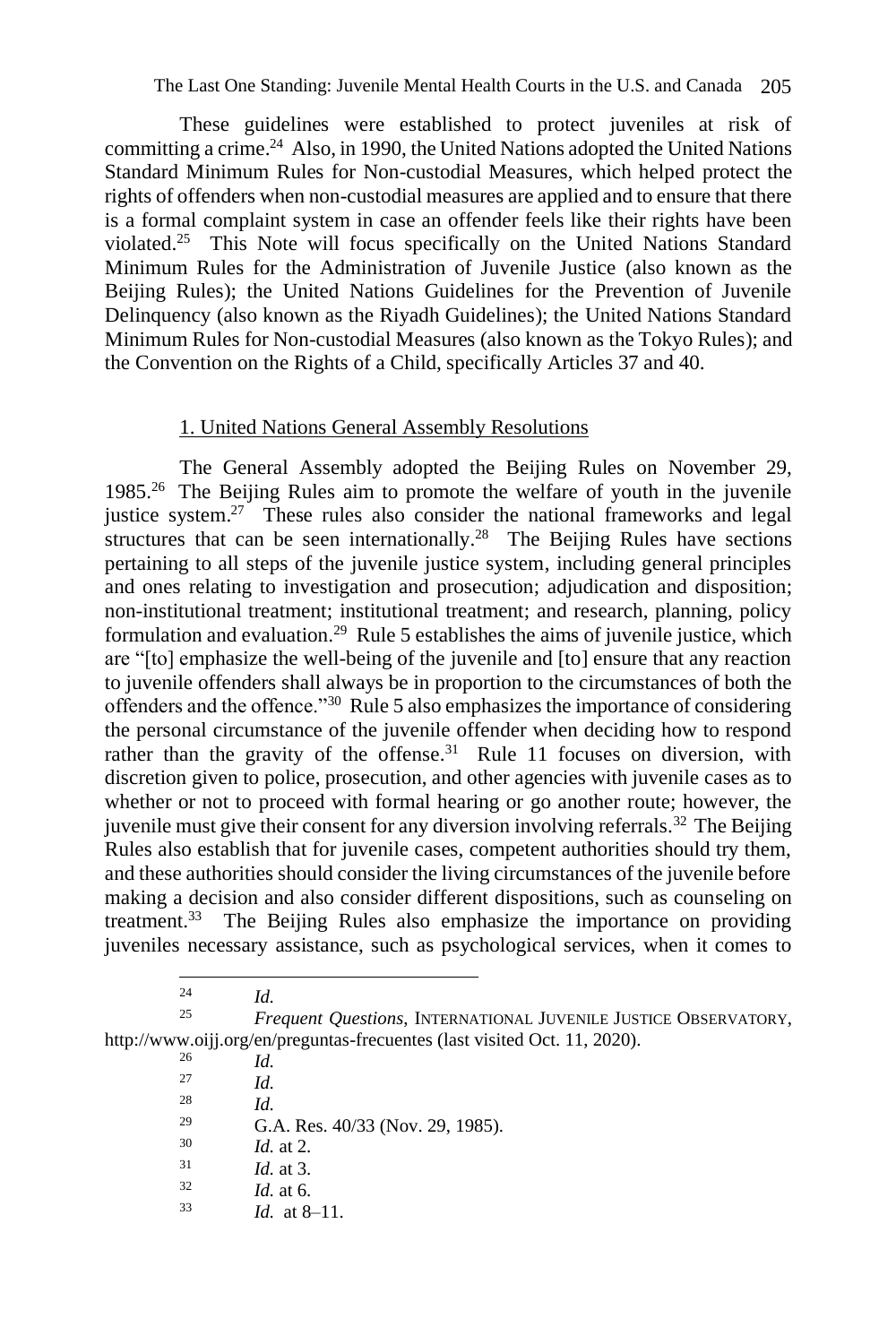non-institutional treatment, institutional treatment, and semi-institutional arrangements.<sup>34</sup>

Adopted December 14, 1990, by the General Assembly, the Riyadh Rules aim to prevent juvenile delinquency and to protect juveniles that could be considered "social risks."<sup>35</sup> When drafting these guidelines, the General Assembly also considered previous United Nations treaties and guidelines pertaining to children's rights, such as the Declaration of the Rights of a Child, the Convention on the Rights of a Child, and the United Nations Standard Minimum Rules for the Administration of Juvenile Justice (The Beijing Rules), as a framework for how these guidelines should be interpreted and implemented.<sup>36</sup> Since the Riyadh Rules are considered to be soft law rules, they are not legally binding<sup>37</sup> and can only truly be implemented through the binding agreements of the United Nations, such as the Convention.<sup>38</sup>

The Riyadh Rules concentrate on preventing juveniles from facing any conditions that may negatively impact their ability to have a healthy development.<sup>39</sup> These rules provide a multidisciplinary approach involving family, media, the educational system, community, and the juvenile themselves, to help prevent juveniles from committing crimes or being victimized or in conflict with the law.<sup>40</sup> These guidelines believe that the juveniles should have an active role in society, rather than being seen as an object of control.<sup>41</sup> Since these guidelines are a preventive measure, they provide opportunities to meet the needs of juveniles, especially those in danger of offending. $42$  An important focus of the guidelines is the socialization process, with the key areas being family, education, community, and media.<sup>43</sup> Families are considered to be the primary source of socialization, and it is believed that the government should help promote "stable and settled family environments."<sup>44</sup> Education is the next important part of the socialization process, with a need for every child to access an education that provides them with information about the legal process and their rights within the legal system.<sup>45</sup> The third part of the socialization process is community, which focuses on providing programs and facilities within the community to meet the needs of juveniles within those communities.<sup>46</sup> Media plays an essential role in providing information to

<sup>37</sup> *Hard Law / Soft Law*, EUROPEAN CENTER FOR CONSTITUTIONAL AND HUMAN RIGHTS E.V., https://www.ecchr.eu/en/glossary/hard-law-soft-law/ (last visited Feb. 1, 2021).

<sup>38</sup> *Frequent Questions*, *supra* note 25.

- $\frac{42}{43}$  *Id.*
- <sup>43</sup> *Frequent Questions*, *supra* note 25.
- 44 G.A. Res. 45/112, *supra* note 36,  $\P\P$  11–14.<br>45  $Id$  **q** $\P$  20–25
- <sup>45</sup> *Id.* ¶¶ 20–25.
- <sup>46</sup> *Id.* ¶¶ 32–39.

<sup>34</sup> G.A. Res. 40/33, *supra* note 29, at 13–17.

<sup>35</sup> *Frequent Questions*, *supra* note 25.

<sup>&</sup>lt;sup>36</sup> G.A. Res. 45/112,  $\P$  7 (Dec. 14, 1990).

 $\frac{39}{40}$  *Id.* 

*Id.* 

 $\frac{41}{42}$  *Id.*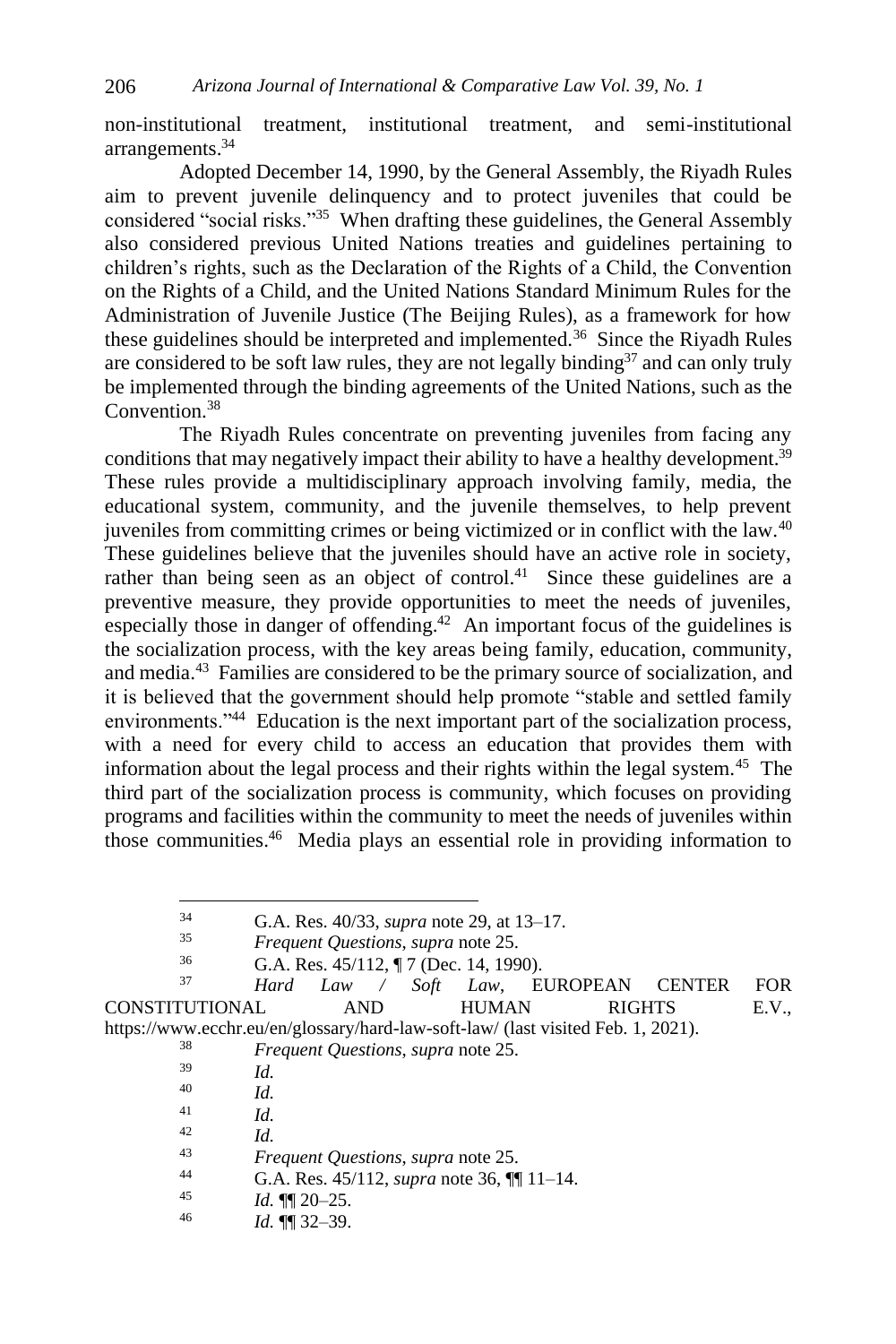juveniles; and therefore, should portray information in a positive and encouraging manner to juveniles.<sup>47</sup>

The Riyadh Rules also highlight social policy by stating that "[t]he institutionalization of young persons should be a measure of last resort and for the minimum necessary period, and the best interests of the young person should be of paramount importance."<sup>48</sup> These rules also consider what type of legislation should be enacted and how it should be enforced, calling for legislation that promotes and protects the rights of juveniles, as well as establishing an office of ombudsman or something similar to help further promote the interest of the juveniles.<sup>49</sup> Along with legislation, the General Assembly also calls for research on different ways to prevent crime, encouraging interdisciplinary studies to be done.<sup>50</sup>

The final "soft law" rules this paper will examine is the Tokyo Rules. Adopted by the General Assembly on December 14, 1990, the Tokyo Rules focus on promoting the use of non-custodial measures within the legal system.<sup>51</sup> The hope is that involving the community in the management of criminal justice will reduce imprisonment.<sup>52</sup> The rules should be applied when someone is going through criminal prosecution when alternatives to imprisonment, such as treatment, can be presented.<sup>53</sup>

# 2. The Convention on the Rights of a Child

On September 2, 1990, the United Nations Convention on the Rights of the Child became effective and currently has over 191 members,<sup>54</sup> making it the "most widely ratified human rights treaty in history."<sup>55</sup> After Somalia and South Sudan ratified the Convention in  $2015$ ,<sup>56</sup> the United States remains the only country in the world that is not signatory.<sup>57</sup> The Convention covers a variety of topics in its 54 articles, but Articles 37 and 40 cover the topics of juvenile justice.<sup>58</sup>

Article 37 of the Convention pertains to how member states should handle the punishment of juveniles who enter the justice system. This article bans the use of capital punishment and life imprisonment as forms of punishment against children, as no child should be tortured or punished or treated in a cruel, inhumane,

<sup>51</sup> *Frequent Questions*, *supra* note 25.

- $\frac{53}{54}$  *Id.*
- <sup>54</sup> Schirmer, *supra* note 12, at 718.

<sup>55</sup> *Conventions on the Rights of the Child*, UNICEF, https://www.unicef.org/child-rights-convention (last visited Oct. 9, 2020).

- <sup>56</sup> *History of Child Rights*, *supra* note 20.
- 57 Schirmer, *supra* note 12, at 716.<br>58 See generally G A Bes  $\frac{A}{25}$

See generally G.A. Res. 44/25, Convention on the Rights of a Child (Nov. 20, 1989).

<sup>47</sup> *Id.*  $\P\P$  40–44.

<sup>48</sup>  $Id. \P{46.}$ <br>49  $G \wedge P_{29}$ 

<sup>49</sup> G.A. Res. 45/112, *supra* note 36, ¶¶ 52–59.

<sup>50</sup> *See id.* ¶¶ 40–44.

 $\begin{array}{ccc} 52 & \quad Id. \\ 53 & \quad Id. \end{array}$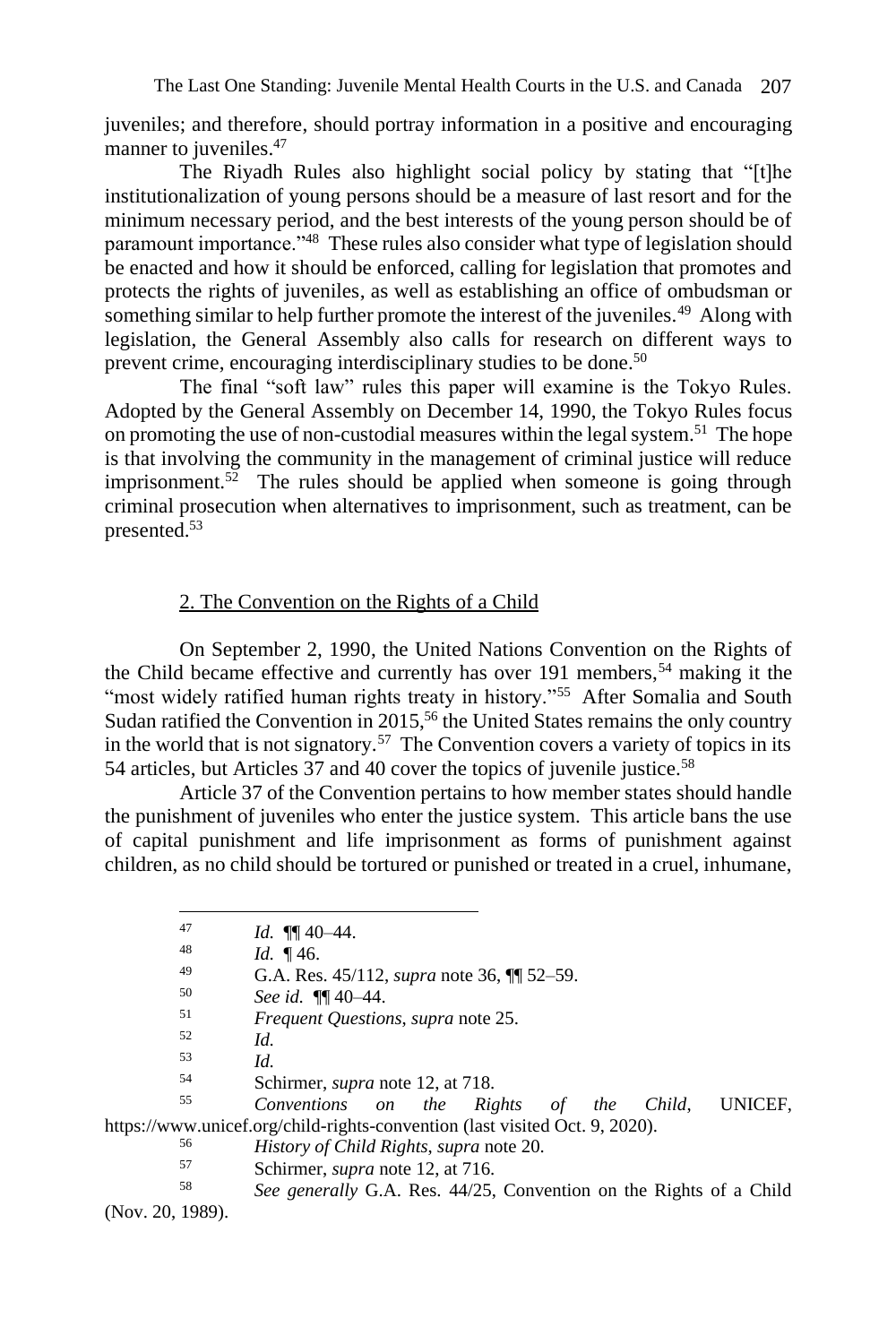and degrading way.<sup>59</sup> The Convention also views punishment as a last resort and should only be done for the shortest amount of time necessary. $60$  The punishment must conform to the law and should not deprive a child of their liberty without reason.<sup>61</sup> If a child is deprived of their liberty, their needs should be considered based on their age, and they should still be treated with dignity and respect.<sup>62</sup> These children should also be separated from adults, unless best interests suggest otherwise, and they should maintain the right to have contact with their family unless there are exceptional circumstances. $63$  This Article also gives children paths to challenge their deprivation of liberty, with the ability to challenge the legality of the situation with legal assistance and other appropriate assistance. $64$ 

While Article 37 of the Convention pertains to punishment; Article 40 establishes how member states should handle children during the criminal process. The Convention protects children who have been "alleged as, accused of, or recognized as" breaking the law and should be "treated in a manner consistent with the promotion of the child's sense of dignity and worth."<sup>65</sup> It is important to treat the children in a way that "reinforces the child's respect for the human rights and fundamental freedoms of others" in such a way that considers the child, their role in society, and how to reintegrate them into society in a constructive role.<sup>66</sup> Children are protected from being accused of wrongdoing if the acts or omissions are not prohibited by national or international law at the time of the acts or omissions.<sup>67</sup>

The Convention also guarantees accused children the following: presumed innocence until proven guilty; the right to be promptly and directly informed about their charges; the right to legal and other appropriate assistance with preparation for their defense; the right to have the matter decided "without delay by a competent, independent and impartial authority or judicial body in a fair hearing according to law" and with legal assistance (unless it is not in the best interest of the child due to their age or circumstances); the right to not be forced to confess or testify and the right to examine adverse witnesses; the right to have the decision reviewed by higher judicial bodies; the right to have an interpreter if they do not speak the language used; and the right to privacy during the trial.<sup>68</sup> States that are parties to the Convention must establish a justice system that fits the needs of children with laws, procedures, authorities, and institutions for children.<sup>69</sup> These states should establish a minimum age that a child can be considered liable for the wrongdoing, as well establishing ways to handle these children without resorting to judicial

| 59 | See generally id.                      |
|----|----------------------------------------|
| 60 | Id.                                    |
| 61 | Id.                                    |
| 62 | Id.                                    |
| 63 | G.A. Res. 44/25, <i>supra</i> note 58. |
| 64 | Id.                                    |
| 65 | Id.                                    |
| 66 | Id.                                    |
| 67 | Id.                                    |
| 68 | G.A. Res. 44/25, <i>supra</i> note 58. |
| 69 | Id.                                    |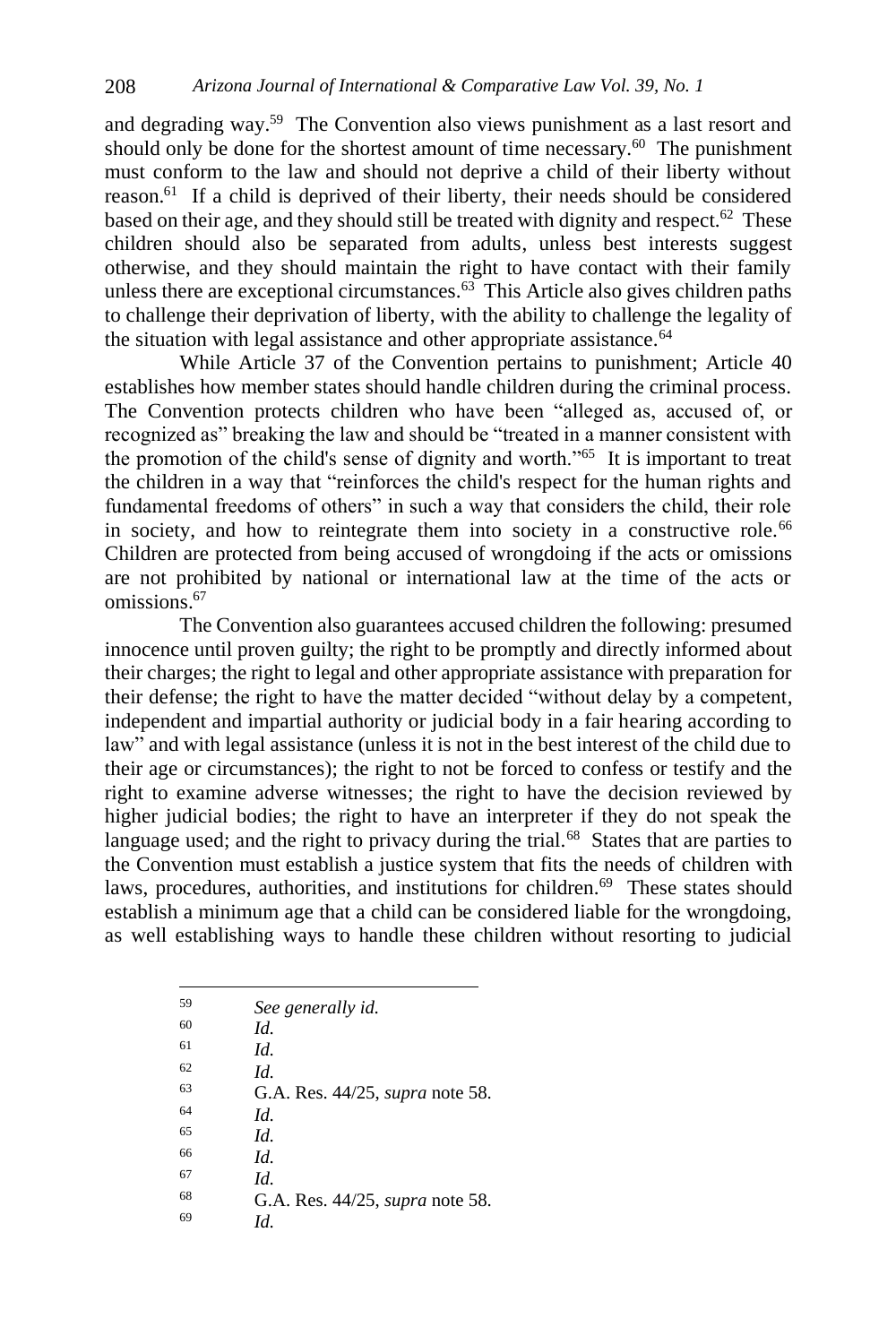proceedings to help protect human rights and legal safeguards.<sup>70</sup> Alternative dispositions are presented in the Convention and include: "care, guidance and supervision orders; counselling; probation; foster care; education and vocational training [programs] and other alternatives to institutional care."<sup>71</sup> These alternatives should be considered in a manner that takes into consideration the child's wellbeing, offense, and circumstances.<sup>72</sup>

Neither the United States nor Canada has to follow the "soft law" guidelines created by the United Nations, $73$  but these guidelines can act as guidance for each country's legislation. However, as a party to the Convention, Canada's juvenile justice system will reflect the ideas in the Convention; while the United States, who is not a party of the Convention, does not have to follow them.

#### **III. UNITED STATES**

Even though the United States does not follow the Convention, it has established its own standards for the juvenile justice system through case law and legislation, both state and federal. The impact of how the United States has handled juvenile justice is also reflected in the juvenile mental health courts that currently exist within the United States.

#### **A. History of Juvenile Justice in the United States**

With the first juvenile court established 121 years ago in the United States, the United States has seen most of the changes in juvenile justice starting in the 50s and 60s, when public concern about these courts grew.<sup>74</sup> In the 1960s, the Supreme Court heard its first case pertaining to juvenile justice, *Kent v. United States*, in which the Court ruled that due process must be applied before moving a case from juvenile court to adult court.<sup>75</sup> In the year following *Kent*, the Supreme Court made a pivotal decision in *In re Gault*, which provided juveniles with the same rights as adults, such as the right to counsel, the right to notice of charges, the right to remain silent, and the right to a trial.<sup>76</sup> Other Supreme Court cases have provided that the standard of proof is beyond a reasonable doubt in juvenile cases;<sup>77</sup> juveniles do not

 $\frac{70}{71}$  *Id.* 

 $\frac{71}{72}$  *Id.* 

 $\frac{72}{73}$  *Id.* 

<sup>73</sup> *Hard Law/ Soft Law*, *supra* note 37.

Juvenile Justice History, CENTER ON JUVENILE AND CRIMINAL JUSTICE, <http://www.cjcj.org/education1/juvenile-justice-history.html> (last visited Nov. 11, 2020).

 $^{75}$  Kent v. United States, 383 U.S. 541, 553–54 (1966).

 $^{76}$  In re Gault, 387 U.S. 1 (1967).

In re Winship, 397 U.S. 358, 368 (1970).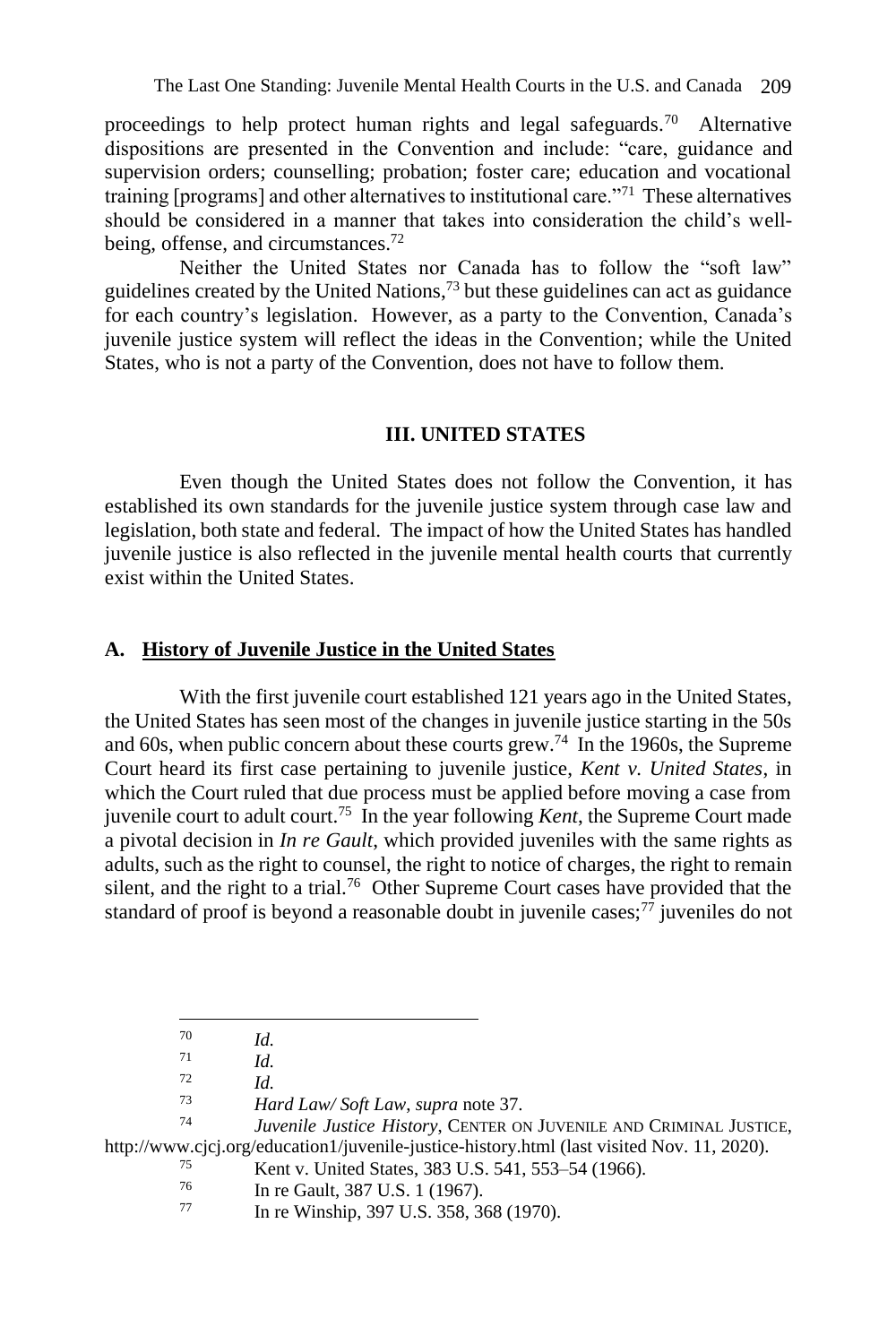have a right to a jury trial;<sup>78</sup> the Double Jeopardy Clause in the Fifth Amendment applies to juveniles;<sup>79</sup> juveniles cannot be sentenced to the death penalty; $80$  and a juvenile's age informs *Miranda*'s custody analysis.<sup>81</sup>

Though case law plays an important role in the juvenile justice system, so does legislation. Since local and state legislation vary in each locality and state, this Note will focus on federal legislation. In 1974, the Juvenile Justice & Delinquency Prevention Act (JJDPA) was signed into law and would later be reauthorized in 2002, and again in 2018 when it was amended by Juvenile Justice Reform Act.<sup>82</sup> There are four core requirements for the JJDPA: deinstitutionalization of status offenders (DSO), adult jail and lock-up removal, sight and sound separation, and racial and ethnic disparities.<sup>83</sup> With the core requirement of DSO, the JJDPA focuses on alternatives for juveniles who committed crimes that would not be considered crimes if committed by an adult; such as truancy, running away, possession of alcohol or tobacco, etc.<sup>84</sup> The second requirement focuses on removing juveniles from adult jails and detention facilities.<sup>85</sup> The sight and sound separation requirement ensures juveniles are not detained or confined in any institution where they may have contact with adult inmates. $86$  The final core requirement focuses on addressing and eliminating racial disparities within the juvenile justice system.<sup>87</sup>

The JJDPA established the Office of Juvenile Justice & Delinquency Protection (OJJDP), which works with state and local governments to improve the juvenile justice system and help prevent delinquency.<sup>88</sup> The OJJDP acts as "home" within the federal government for juvenile justice, helping with research, policies and grants.<sup>89</sup> The grants provided to states and localities help with "planning, establishing, operating, coordinating, and evaluating projects for the development of more effective education, training, research, prevention, diversion, treatment, and rehabilitation in the areas of juvenile delinquency prevention and systems improvements."<sup>90</sup> This funding helps establish a collaborative relationship between

<sup>80</sup> Roper v Simmons, 543 U.S. 551 (2005). *See also* Miller v. Alabama, 567 U.S. 460 (2012); Graham v. Florida, 130 S.Ct. 2011 (2010).

<sup>81</sup> J.D.B. v. North Carolina, 564 U.S. 261, 265 (2011).<br><sup>82</sup> *Lacislation* OFF OF HIV HIST  $\ell$ , DELIN

Legislation, OFF. OF JUV. JUST. & DELINQ. PREVENTION, <https://ojjdp.ojp.gov/about/legislation> (last visited Nov. 12, 2020).

<sup>83</sup> *Juvenile Justice and Delinquency*, COAL. FOR JUV. JUST., [https://www.juvjustice.org/federal-policy/juvenile-justice-and-delinquency](https://www.juvjustice.org/federal-policy/juvenile-justice-and-delinquency-prevention-act)[prevention-act](https://www.juvjustice.org/federal-policy/juvenile-justice-and-delinquency-prevention-act) (last visited Jan. 17, 2021).

 $\frac{84}{85}$  *Id.*  $\frac{85}{86}$  *Id.*  $\frac{86}{87}$  *Id.*  $rac{87}{88}$  *Id.* <sup>88</sup> *Legislation*, *supra* note 82. <sup>89</sup> *Juvenile Justice and Delinquency*, *supra* note 83. <sup>90</sup> *Id.*

<sup>78</sup> McKeiver v. Pennsylvania, 403 U.S. 528, 551 (1971) (stating that if juvenile courts were to have juries there would be no difference between them and adult courts).

 $^{79}$  Breed v. Jones, 421 U.S. 519, 541 (1975).<br>
Roper v Simmons, 543 U.S. 551 (2005).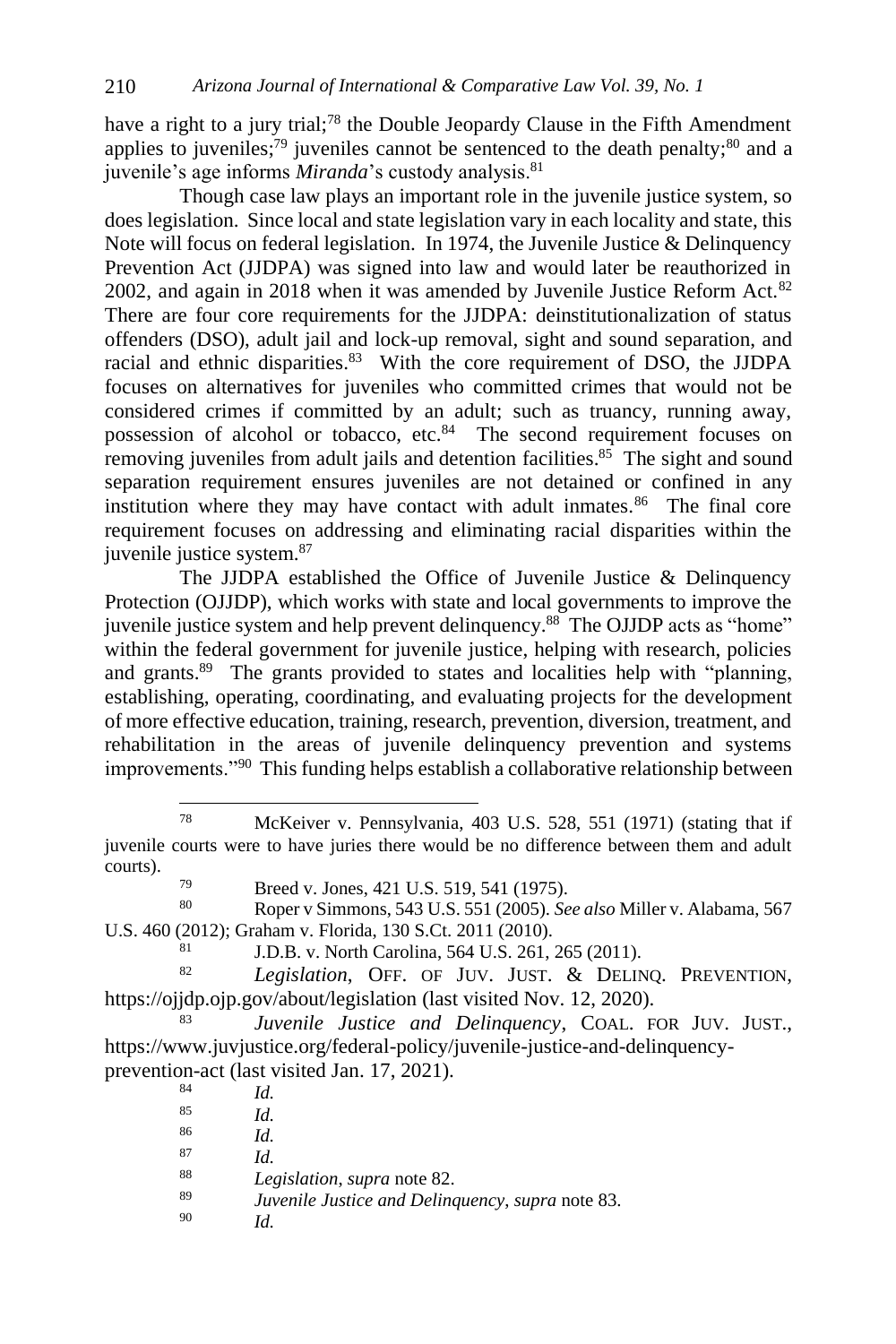the state and the federal governments, so the needs of the localities can be met to help create practices for juveniles and the community.<sup>91</sup> States can also act as incubators for innovation through this funding.  $92$ 

# **B. Juvenile Mental Health Courts in the United States**

With up to 65 to 70 percent of juveniles in detention centers with a diagnosable mental illness,  $93$  it is essential to find alternatives to locking up juveniles who get entangled in the justice system due to mental illness—which is why juvenile mental health courts are important. Because the United States has not ratified the Convention, which would help provide guidance on how juvenile mental health courts should function, the American Bar Association (ABA) provides information on the background and purposes of the juvenile justice courts in the United States that can be seen throughout the country.<sup>94</sup> Despite the fact each juvenile mental health court in the United States functions differently, they all share the same principles—mainly to provide treatment to the juveniles that enter these courts.<sup>95</sup> The juvenile mental health courts also share other principles; such as the idea that juveniles should not be entangled in the system solely because they are mentally ill and providing juveniles with the care they need, whether that be ensuring they reside somewhere less restrictive or taking a more communityoriented approach when it comes to treatment.<sup>96</sup> These courts also focus on a collaborative approach, where professionals in the juvenile justice system and behavioral health work together to focus on treatment instead of punishment of juveniles that enter these courts.<sup>97</sup> Juvenile mental health courts also focus on different diagnoses that may affect mental health in juveniles.<sup>98</sup> These diagnoses include: brain conditions with a genetic component (e.g. schizophrenia), developmental disabilities, organic brain syndromes, Fetal Alcohol Syndrome, Severe Post Traumatic Stress Disorder, conduct disorders, and co-occurring mental illnesses and substance abuse issues.<sup>99</sup>

Juvenile mental health courts are regional courts and currently only exist in 17 states.<sup>100</sup> One of these juvenile mental health courts is the Alameda County Juvenile Collaborative Court (ACJCC). The ACJCC was started in 2007 in order

| 91  | Id.                                       |
|-----|-------------------------------------------|
| 92  | Id.                                       |
| 93  | <i>Improving Outcomes, supra note 17.</i> |
| 94  | Gardner, <i>supra</i> note 11.            |
| 95  | Id.                                       |
| 96  | Id.                                       |
| 97  | Id.                                       |
| 98  | Id.                                       |
| 99  | Gardner, <i>supra</i> note 11.            |
| 100 | Invarile Mental Health Treatment          |

Juvenile Mental Health Treatment Locator, SUBSTANCE ABUSE AND MENTAL HEALTH SERVICES ADMINISTRATION, https://www.samhsa.gov/gains-center/mentalhealth-treatment-court-locator/juveniles?field\_gains\_mhc\_state\_value=IA (last visited Nov. 12, 2020).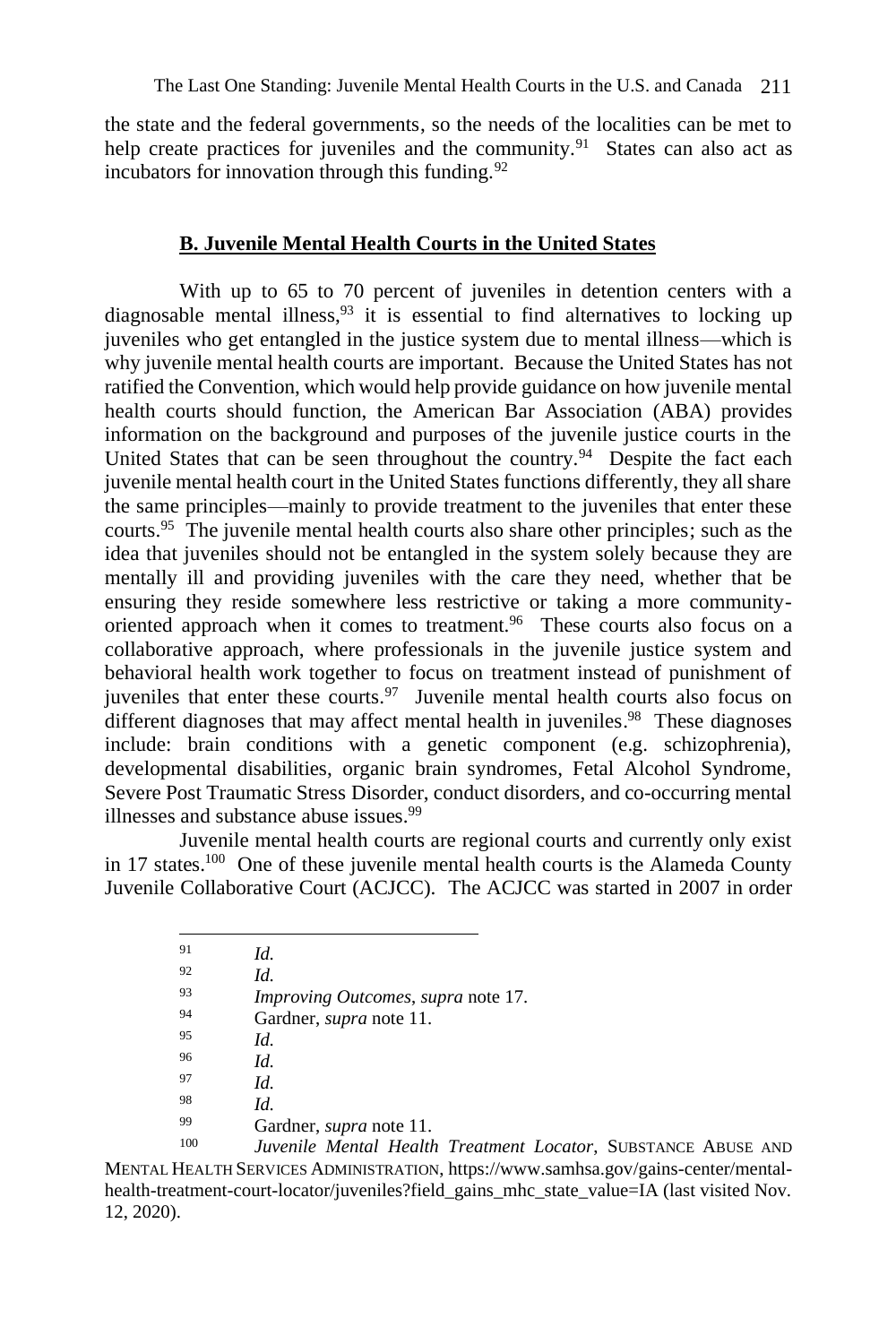to acknowledge the unmet mental health needs of juveniles who become involved in the justice system.<sup>101</sup> Started in October 2001 as the first juvenile mental health court, Los Angeles County focuses on juveniles who enter the system because of their mental health disorder or learning disability.<sup>102</sup> Both these courts also look at ways to work within the home of the juvenile, in order to keep them there.<sup>103</sup> Some of these courts, such as the one in Denton County, Texas, focus on the child's home life and issues that may be occurring there that cause the dysfunction in the juveniles.<sup>104</sup>

Even though all these courts focus on the same issues, how they handle these issues is different. Both the ACJCC and the Los Angeles County's juvenile mental health court are collaborative, involving the public defender's offices, prosecutors, local mental health providers, civil advocates, and schools.<sup>105</sup> Originally in LA County, roles such as the psychologist, psychiatrist, and education liaison were county entities, but have since been privatized.<sup>106</sup> Unlike the AJCC and LA County, Denton County focuses on working inside the juvenile's home, by collaborating with families and community services (such as rehabilitative and supportive services) that help the juvenile stay in their home, because lessened chance of removal from home also helps lessen recidivism in juveniles.<sup>107</sup> Denton County also divides the juvenile mental health court program into four phases, with each stage having differing standards for frequency of court review hearings, therapeutic services, case management services, and cognitive behavioral group services, as well as what mandatory meetings involve.<sup>108</sup> The first phase is the thirty-day orientation period, followed by the months two to four phase of stabilization, then months five to six phase of transition and finally ninety days of aftercare.<sup>109</sup> The first three phases all have the same requirements for the frequency of each of the services, but vary in what is discussed in the mandatory meetings.<sup>110</sup>

- *Id.*
- <sup>110</sup> *Id.*

<sup>101</sup> *Juvenile*, ALAMEDA COUNTY PUBLIC DEFENDER, http://www.co.alameda.ca.us/defender/services/juvenile.htm#juv13 (last visited Nov. 13, 2020) [hereinafter *Juvenile Alameda County*].

<sup>102</sup> *Juvenile Mental Health Court: Holistic Legal Advocacy*, LAW OFFICES OF LOS ANGELES COUNTY: PUBLIC DEFENDER, https://pubdef.lacounty.gov/juvenile/jmhc/ (last visited Nov. 13, 2020).

<sup>103</sup> *Juvenile Alameda County*, supra note 101; *Juvenile Mental Health Court: Holistic Legal Advocacy*, supra note 102.

<sup>104</sup> *Juvenile Mental Health Court, SOAR*, DENTON COUNTY- TEXAS, https://www.dentoncounty.gov/680/Juvenile-Mental-Health-Court-SOAR (last visited Nov. 13, 2020).

<sup>105</sup> *Juvenile Alameda County*, supra note 101; *Juvenile Mental Health Court: Holistic Legal Advocacy*, supra note 102.

<sup>106</sup> Collin, *supra* note 18.

<sup>107</sup> *Juvenile Mental Health Court, SOAR*, *supra* note 104.

Juvenile Mental Health Court: Summary of Program Phases, SOAR, DENTON COUNTY- TEXAS, https://www.dentoncounty.gov/1105/Summary-of-Program-Phases (last visited Apr. 10, 2021).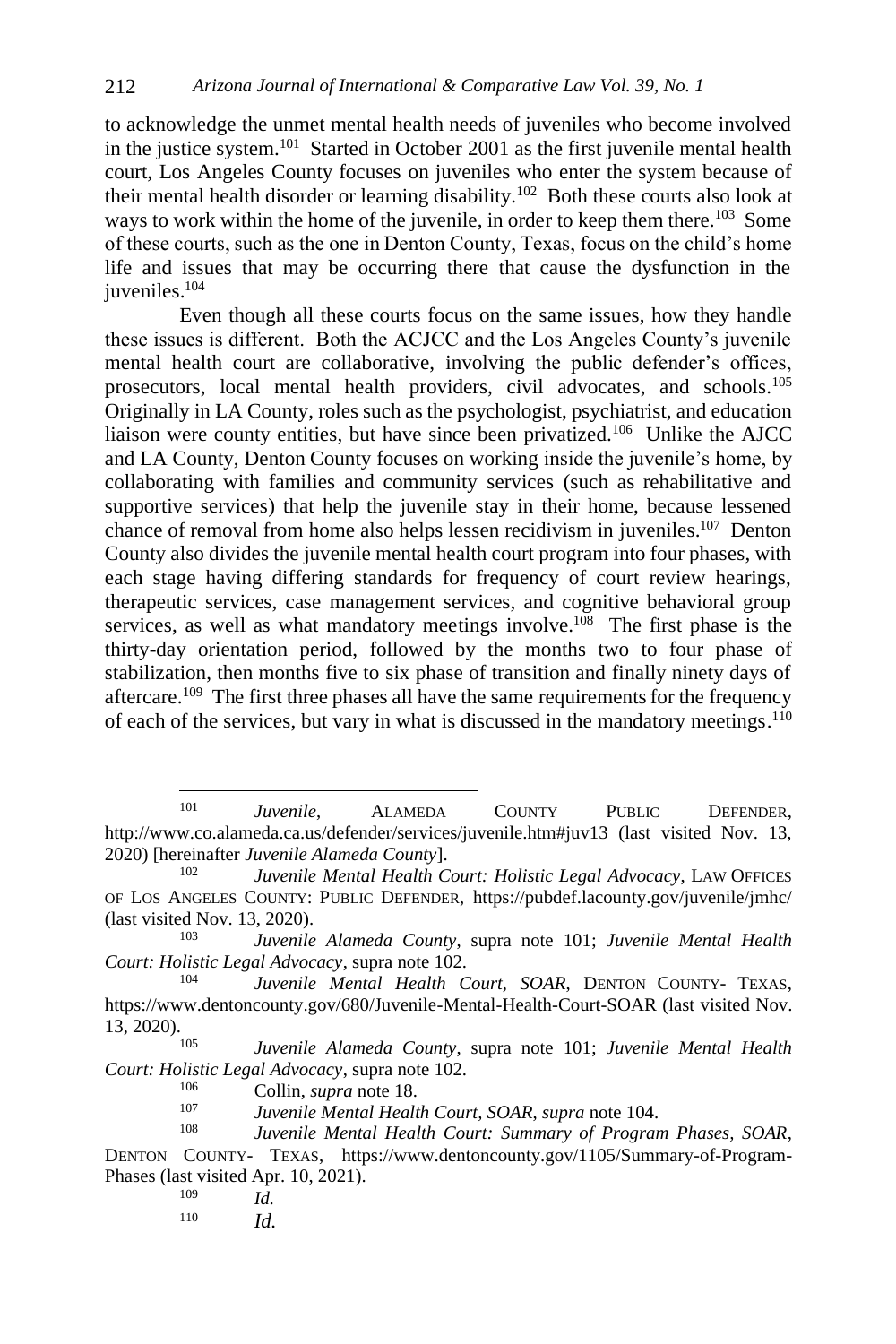In the fourth phase, services are provided as needed.<sup>111</sup> Another juvenile mental health court in Michigan provides "[C]linical Assessments, Home-Based therapy, medication reviews, and other clinical groups," as well as home-based therapy for anywhere between two to twenty hours a week, drug testing, assessment and treatment referrals, case management, and other community services.<sup>112</sup> This court is overseen by a judge, who, in order to encourage progress, offers incentives and gives sanctions for noncompliance with graduated sanctions.<sup>113</sup> Similar to the juvenile mental health courts in Texas and Michigan, the juvenile mental health court in Jefferson and Gilpin County in Colorado also focus on working with families to ensure that juveniles follow the program through incentives and sanctions.<sup>114</sup> This court also requires each juvenile to enter into a contract for the program and requires the families to agree to the conditions and to support the juvenile throughout the program.<sup>115</sup>

It is also important to consider how juveniles become eligible to be a part of the juvenile mental health courts. Both courts in California and the court in Michigan divert juveniles from regular court to juvenile mental health court. <sup>116</sup> For example, the Texas court looks at juveniles that at are at risk from being removed from their home,<sup>117</sup> and the Colorado court goes through a referral process.<sup>118</sup> The referral process involves a member of the community referring a child and a screening process.<sup>119</sup> Afterward, a committee decides if a child will be a good candidate and if the family will support that child.<sup>120</sup> Once accepted, the child may take one of two tracks with each being a maximum of one or two years, and after completion the juvenile's case will be dismissed.<sup>121</sup>

These courts also have different eligibility requirements for juveniles to participate in these courts. One requirement that can differ from court to court is age, as shown in this paragraph. Jefferson and Gilpin County, Colorado, requires juveniles to be between the ages of 12 to 18;<sup>122</sup> however in Denton County, Texas, the court allows juveniles from 10 to 17 to participate in the program.<sup>123</sup> Another factor that needs to be considered is the diagnoses of these juveniles. For example,

Services at JMHC, THIRD JUD. CIR. OF MICHIGAN, https://www.3rdcc.org/divisions/family-juvenile/juvenile-mental-health-court/services-atjmhc (last visited Nov. 13, 2020).

 $\frac{113}{114}$  *Id.* 

<sup>116</sup> *Juvenile Alameda County*, *supra* note 101; *Juvenile Mental Health Court: Holistic Legal Advocacy*, *supra* note 102.

- <sup>118</sup> *Juvenile Mental Health Court Jefferson and Gilpin*, *supra* note 114.
- $\frac{119}{120}$  *Id.*
- $Id.$
- $\frac{121}{122}$  *Id.*
- $Id$
- <sup>123</sup> *Juvenile Mental Health Court, SOAR*, *supra* note 104.

 $111$  *Id.*<br> $112$  **F**<sub>c</sub>

Juvenile Mental Health Court, DISTRICT ATT'Y: JEFFERSON AND GILPIN CTY., https://www.jeffco.us/2203/Juvenile-Mental-Health-Court (last visited Nov. 13, 2020) [hereinafter *Juvenile Mental Health Court Jefferson and Gilpin*].

 $\frac{115}{116}$  *Id.* 

<sup>117</sup> *Juvenile Mental Health Court, SOAR*, *supra* note 104.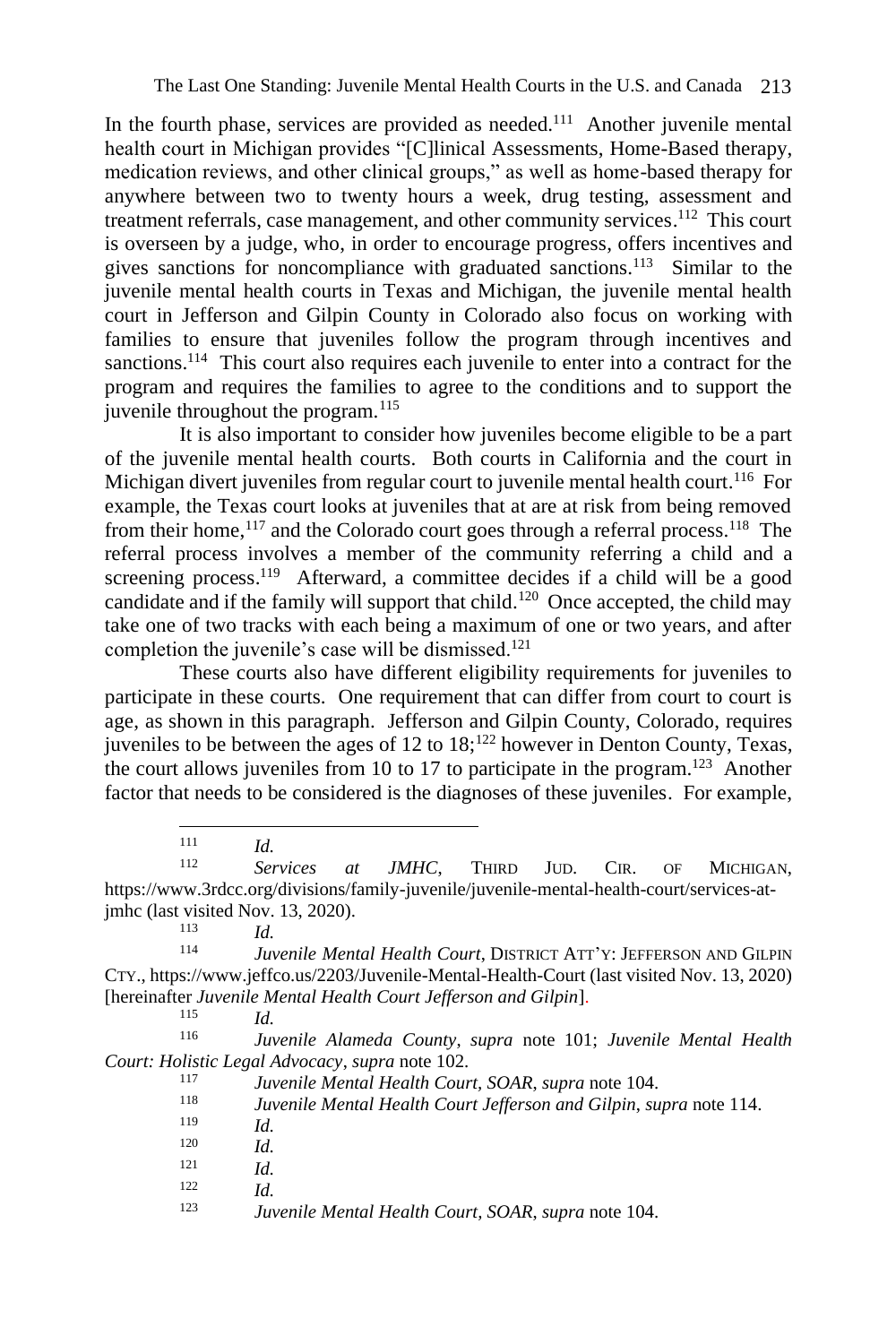primary diagnoses such as Oppositional Defiant Disorder (ODD), Conduct Disorder, or ADHD can disqualify juveniles from participating in these programs in places such as Denton County.<sup>124</sup> Similarly, ACJCC excludes juveniles with ODD, conduct disorders, personality disorders, and adjustment disorders, unless they are co-occurring with a qualifying disorder.<sup>125</sup>

The most important question is how the courts determine success and how successful are these courts. In Colorado, the court determines success by parent and child commitment, as the families need tools to help the child deal with their lifelong battle with mental illness.<sup>126</sup> The tools given to the parents should help them solve problems constructively and manage the juvenile's behavior so they do not later end up in the adult justice system and hopefully can become productive members of society.<sup>127</sup> In Denton County, the success includes a reduction in recidivism, more accountability from offenders, and rehabilitation of the offender through a community-based system that includes the family dynamic.<sup>128</sup> In 2011, the National Center for Youth Law reviewed the first three years of the ACJCC, and they found that detentions had decreased by about 60 percent and hospitalizations have decreased by about 34 percent from prior to court involvement to 14 to 24 months following participation in the program and new law violations decreased by 68 percent as well.<sup>129</sup> While it is important to consider the success of juveniles that complete the program, not all juveniles complete the program.<sup>130</sup> The reasons some juveniles are terminated from the program include: continued nonparticipation, violation of probation, commission of a new offense, and withdrawal by the juvenile or parent. $^{131}$ 

The study done on the ACJCC not only looked at how the court currently functioned, but also provided recommendations for future improvements.<sup>132</sup> These recommendations covered the design of the court, the process, the outcomes, and sustainability and growth. $133$  For design, the major areas of reform include: establishing and ensuring funding for the court, family engagement and participation, formal mental health training of team members in the court, and whether the court should focus on diversion or reentry.<sup>134</sup> As far as recommendations for the process, the researchers suggest improving the administrative policies and procedures, refine eligibility to make sure the match between the juvenile and intervention is effective, routine mental health screening, and working on outreach.<sup>135</sup> For outcomes, the researchers recommended the ACJCC work on measuring and reporting accomplishments, increasing access to

| 124 | Id.                                                                                    |
|-----|----------------------------------------------------------------------------------------|
| 125 | Improving Outcomes, supra note 17, at 22.                                              |
| 126 | Juvenile Mental Health Court Jefferson and Gilpin, supra note 114.                     |
| 127 | Id.                                                                                    |
| 128 | Juvenile Mental Health Court, SOAR, supra note 104.                                    |
| 129 | <i>Improving Outcomes, supra note 17, at 53.</i>                                       |
| 130 | See id. at 33.                                                                         |
| 131 | $Id$ at 31.                                                                            |
| 132 | Gardner, <i>supra</i> note 11; <i>Improving Outcomes</i> , <i>supra</i> note 17, at 7. |
| 133 | <i>Improving Outcomes, supra note 17, at 7.</i>                                        |
| 134 | Id.                                                                                    |
| 135 | Id.                                                                                    |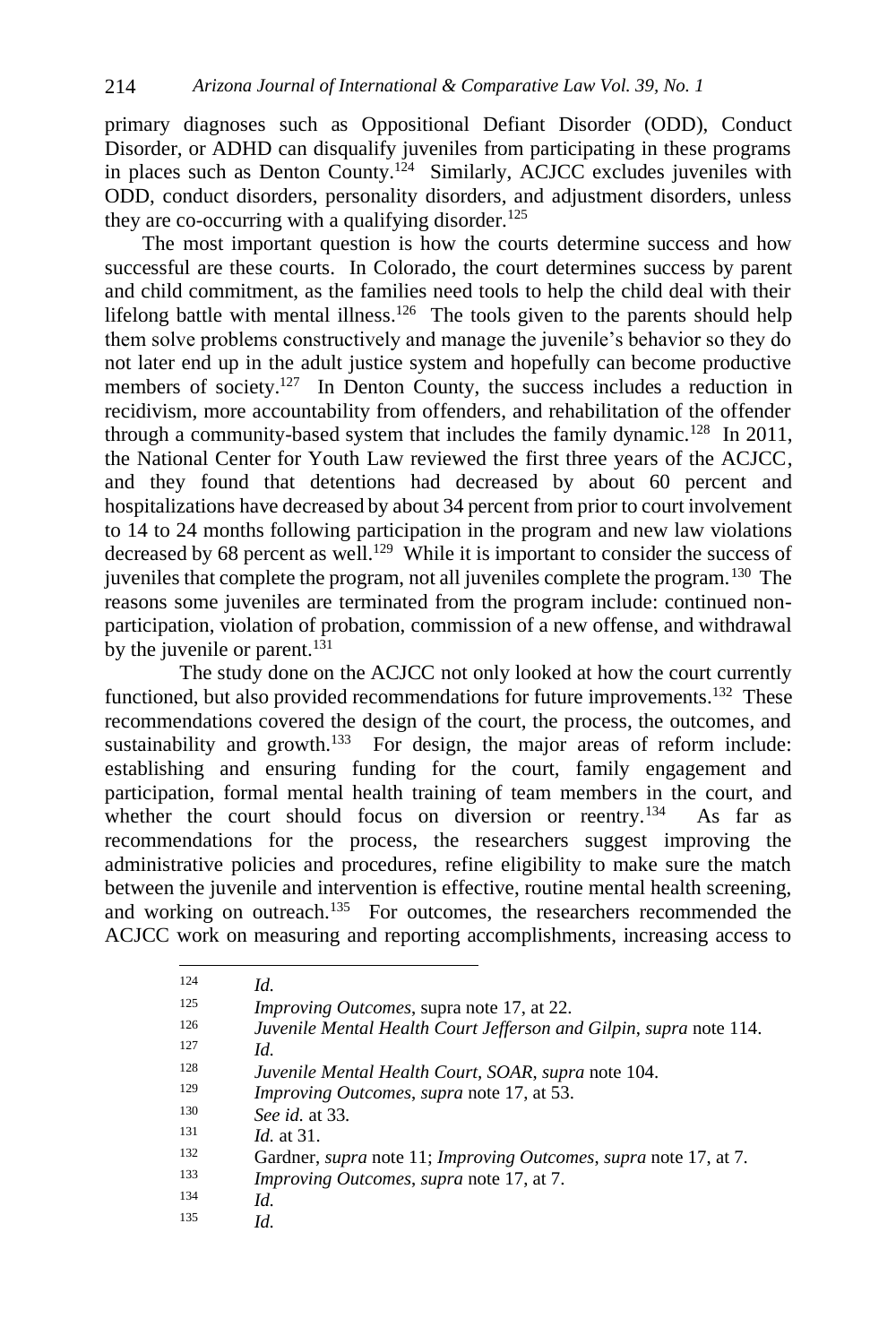services, and making referrals to ineligible juveniles.<sup>136</sup> Concerning sustainability and growth, the researchers recommend the ACJCC try to sustain the existing program and expand the model.<sup>137</sup>

Although the United States seems to have developed a good system within the existing juvenile mental health courts, there is still a need to expand these programs—both by expanding the original programs and creating additional programs in other counties and states.

# **IV. CANADA**

Although the United States chose not to ratify the Convention, Canada ratified it, and this decision is reflected within Canada's juvenile legislation. However, it is important to note that Canada does not have the same background in juvenile mental health courts as the United States.

### **A. History of Juvenile Justice in Canada**

Unlike the United States, Canada has an extensive history with federal legislation on juvenile justice. The first act was the Juvenile Delinquents Act, which governed from 1908-1984.<sup>138</sup> This act created a separate court system for juveniles and kept the minimum age of being charged at seven and only allowed those under 12 to be committed to an institution as a last resort.<sup>139</sup> Since juveniles were not charged for breaking a specific statute, but rather delinquency, judges could focus more on rehabilitation, instead of punishing based on the seriousness of the event.<sup>140</sup>

The Young Offenders Act (YOA), which governed from 1984-2003, followed the Juvenile Delinquents  $Act.^{141}$  The YOA focused more on holding juveniles accountable for their actions. Under this act, instead of being charged for delinquency like was previously done under the Juvenile Delinquents Act, juveniles were charged with breaking a specific statute.<sup>142</sup> Another change under the YOA was the minimum age of a juvenile who could be charged, which was raised from seven to  $12.^{143}$  The YOA also acknowledged the legal rights and freedoms of juveniles.<sup>144</sup> Currently, the Youth Criminal Justice Act (YCJA), enacted in 2003,

<sup>139</sup> Makarenko, *supra* note 16.

 $140$  *Id.*<br> $141$  *Th* 

<sup>141</sup> *The Youth and Criminal Justice Act Summary and Background*, *supra* 

note 138.

<sup>142</sup> Makarenko, *supra* note 16.

- $\frac{143}{144}$  *Id.*
- $Id$

 $\frac{136}{137}$  *Id.* 

 $\frac{137}{138}$  *Id.* 

<sup>138</sup> *The Youth and Criminal Justice Act Summary and Background*, GOVERNMENT OF CANADA, [https://www.justice.gc.ca/eng/cj-jp/yj-jj/tools-outils/back](https://www.justice.gc.ca/eng/cj-jp/yj-jj/tools-outils/back-hist.html)[hist.html](https://www.justice.gc.ca/eng/cj-jp/yj-jj/tools-outils/back-hist.html) (last visited Nov. 15, 2020).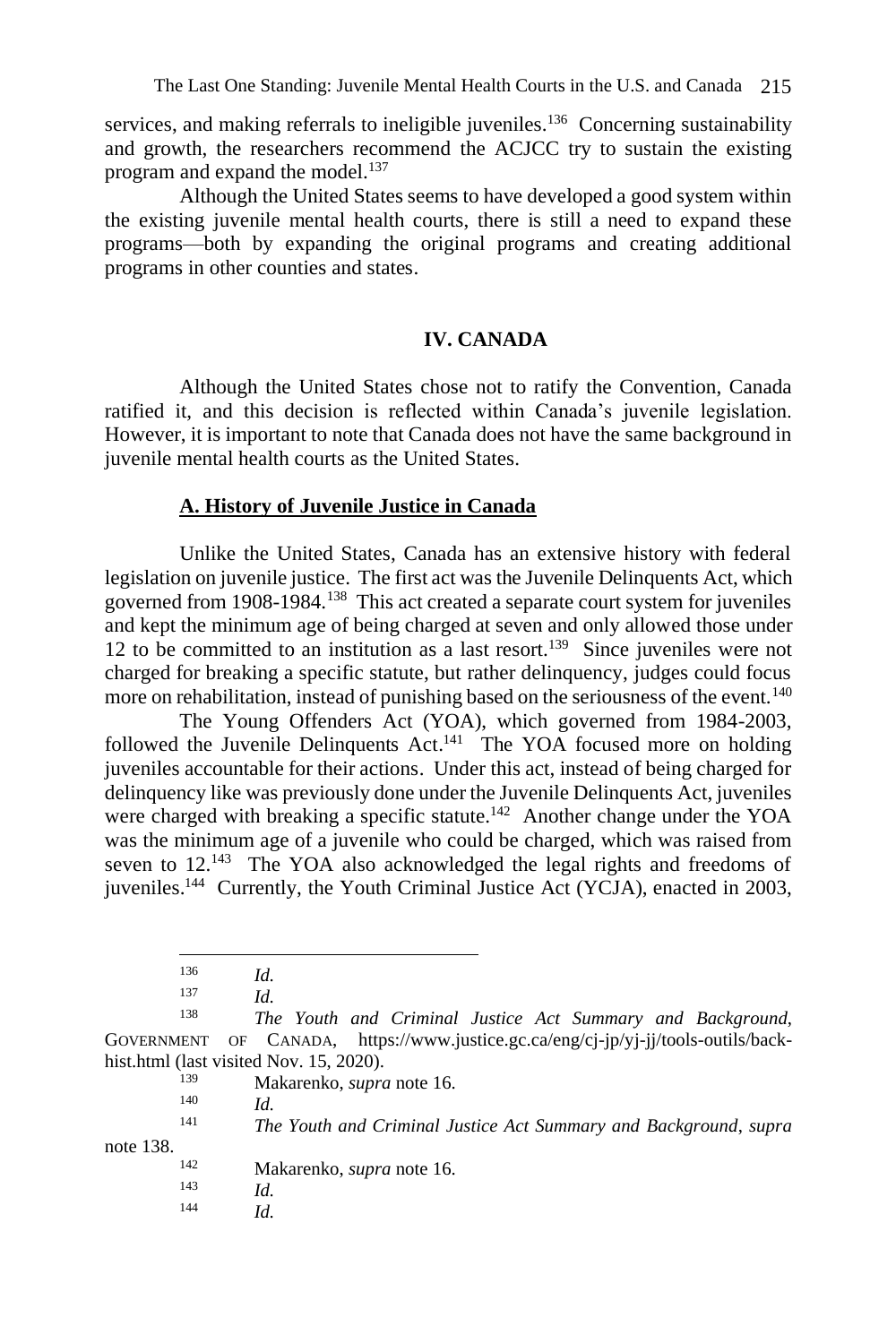is the governing law of juvenile justice.<sup>145</sup> The YCJA guarantees the children the rights given to them in the Convention.<sup>146</sup> The YCJA encourages the use of extrajudicial measures for less serious offenses, as they allow for early intervention and allow the juvenile to play an important role in the community.<sup>147</sup> The YCJA has successfully decreased charges and increased police diversions of cases through extrajudicial measures since its enactment.<sup>148</sup>

### **B. Juvenile Mental Health Courts in Canada**

In 2016 a study conducted by the Mental Health Commission of Canada, researchers found that 900,000 adolescents ages 13 to 19 suffered from mental health problems or illnesses, with 9.9% dealing with substance use.<sup>149</sup> Unlike the United States, juvenile mental health courts have existed in Canada for less than a decade.<sup>150</sup> Therefore, Canada has a shorter legal history for these courts to follow. Despite this, the Canadian Mental Health Association does provide guidance for how the country should handle juvenile offenders with mental illness.<sup>151</sup> Ontario, Ottawa, and Toronto specifically, do have designated juvenile mental health courts; <sup>152</sup> whereas other provinces, such as Manitoba and British Columbia, offer services to youth in the criminal justice system who have a mental illness or behavior problems.<sup>153</sup> Prince Edward Island also offers a diversion program, but youth do not have to have a mental illness or behavior issues to participate.<sup>154</sup>

These juvenile mental health courts are assigned a courtroom, with a Crown (the prosecutor), duty counsel (public defenders), and the judge overseeing

<sup>145</sup> *The Youth and Criminal Justice Act Summary and Background*, *supra*  note 138.

 $\frac{146}{147}$  *Id.* 

 $\frac{147}{148}$  *Id.* 

 $\frac{148}{149}$  *Id.* 

<sup>149</sup> *Crime Prevention: Youth Mental Health, Mental Illnesses, and Crime*, PUBLIC SAFETY CANADA, [https://www.publicsafety.gc.ca/cnt/rsrcs/pblctns/2017-h01](https://www.publicsafety.gc.ca/cnt/rsrcs/pblctns/2017-h01-cp/index-en.aspx) [cp/index-en.aspx](https://www.publicsafety.gc.ca/cnt/rsrcs/pblctns/2017-h01-cp/index-en.aspx) (last visited Jan. 16, 2021).

<sup>150</sup> Kasper, *supra* note 19.

Youth Criminal Justice, THE CANADIAN BAR ASSOCIATION, https://www.cba.org/Publications-Resources/Practice-Tools/Child-Rights-

Toolkit/legalAreas/Youth-Criminal-Justice (last visited Oct. 8, 2020).

 $\frac{152}{153}$  *Id.* 

<sup>153</sup> *Youth Forensic Psychiatric Services*, BRITISH COLUMBIA, [https://www2.gov.bc.ca/gov/content/justice/criminal-justice/bcs-criminal-justice-](https://www2.gov.bc.ca/gov/content/justice/criminal-justice/bcs-criminal-justice-system/youth-justice/youth-justice-in-british-columbia/serving-a-youth-sentence/youth-forensic-psychiatric-services)

[system/youth-justice/youth-justice-in-british-columbia/serving-a-youth-sentence/youth-](https://www2.gov.bc.ca/gov/content/justice/criminal-justice/bcs-criminal-justice-system/youth-justice/youth-justice-in-british-columbia/serving-a-youth-sentence/youth-forensic-psychiatric-services)

[forensic-psychiatric-services](https://www2.gov.bc.ca/gov/content/justice/criminal-justice/bcs-criminal-justice-system/youth-justice/youth-justice-in-british-columbia/serving-a-youth-sentence/youth-forensic-psychiatric-services) (last visited Jan. 17, 2021); *Youth Forensic Services*, MANITOBA ADOLESCENT TREATMENT CENTRE,<https://matc.ca/services/yfs/> (last visited Jan. 17, 2021).

Youth Extra-Judicial Sanctions, GOVERNMENT OF PRINCE EDWARD ISLAND, [https://www.princeedwardisland.ca/en/information/justice-and-public](https://www.princeedwardisland.ca/en/information/justice-and-public-safety/youth-extra-judicial-sanctions)[safety/youth-extra-judicial-sanctions](https://www.princeedwardisland.ca/en/information/justice-and-public-safety/youth-extra-judicial-sanctions) (last visited Jan. 17, 2021).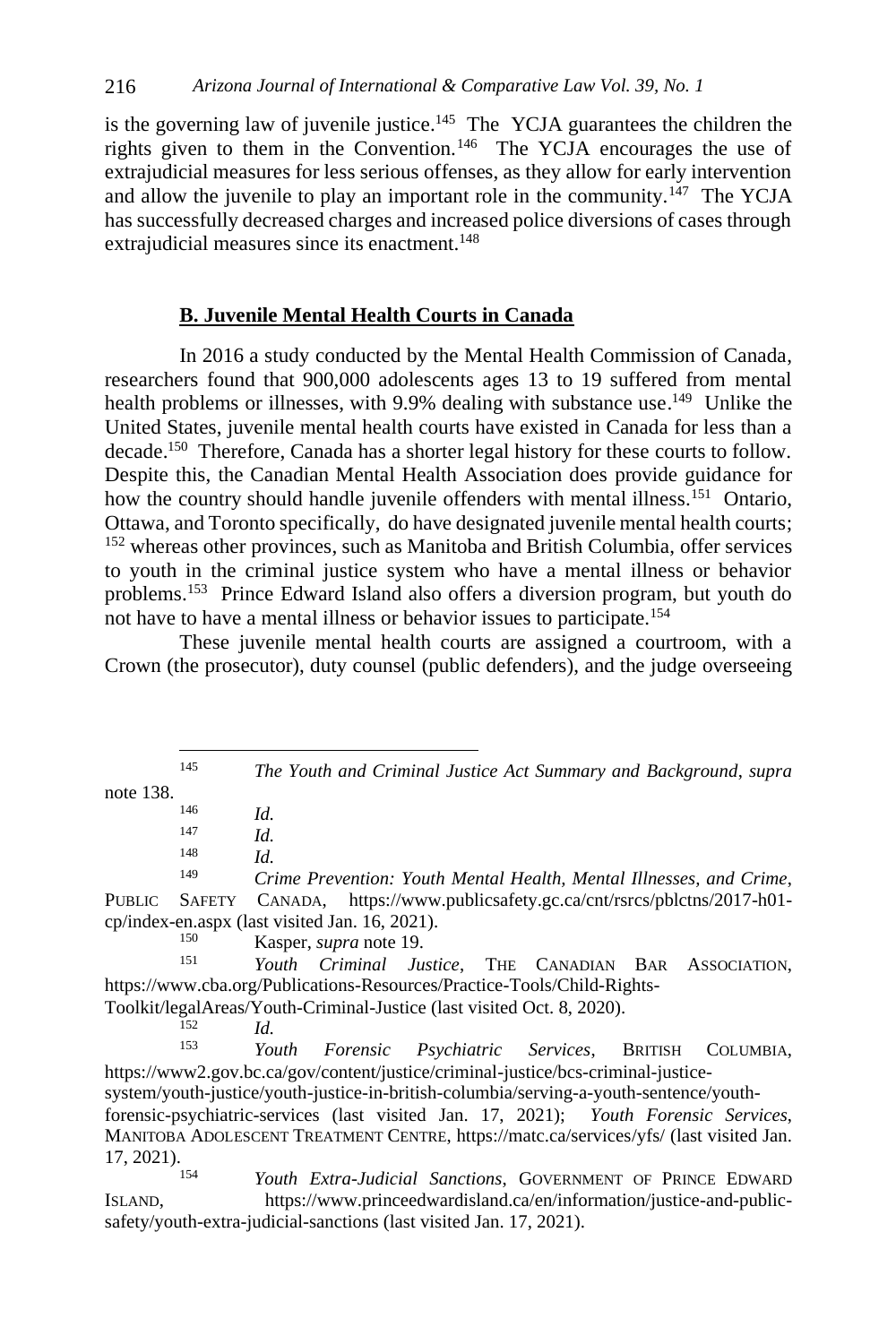the proceedings. 155 There are certain criteria that need to be met to be seen in the juvenile mental health court, and the criteria will change based on the courthouse and its process. If the juvenile feels their case should be heard there, they should inform their lawyer, duty counsel, Crown Attorney, or mental health worker.<sup>156</sup> Even if the case is not heard in mental health court, the mental health worker can help provide the juvenile access to community-based resources at any stage of the proceeding.<sup>157</sup> In these courts, the Crown will usually take a position on the case, including how they would like to sentence the juvenile and if the juvenile is eligible for extrajudicial sanctions, mental health diversion, or other programs.<sup>158</sup> During the process, the Crown will disclose evidence against the juveniles, such as police notes, witness statements, audio or video evidence, etc.<sup>159</sup> The extrajudicial sanctions allow juveniles to take responsibility for their action without having to plead guilty; however, the sanctions may be revoked if the juvenile does not complete the program.<sup>160</sup>

In Ottawa, members of the Youth Mental Health Court Implementation Accelerator (YMHCIA) have requested a review of juvenile mental health courts in order to figure out what factors make them effective.<sup>161</sup> After reviewing 14 relevant articles on youth mental health courts, the YMHCIA determined the success factors or the important components of youth mental health courts, which were chosen after examining these articles.<sup>162</sup> This list included factors and components such as: a multi-disciplinary team approach; youth, family, and community approach; early screening and comprehensive assessment; addressing criminogenic needs; therapeutic jurisprudence; treatment planning and services; supervision and monitoring compliance; education and training; and evaluation and funding support.<sup>163</sup> These factors were chosen based on if the factors improved outcomes for juveniles or if the factors were outcomes authors of the review felt were essential for the success of these courts.<sup>164</sup>

Toronto also has a youth mental health court, that provides juveniles 12- 17 years old with mental health concerns with assessment, counseling, and

<sup>155</sup> *Youth Mental Health and Justice*, CANADIAN MENTAL HEALTH ASSOCIATION, https://ontario.cmha.ca/documents/youth-mental-health-and-justice/ (last visited Jan. 15, 2021).

| 156 | Id.         |
|-----|-------------|
| 157 | Id.         |
| 158 | Id          |
| 159 | Id          |
| 160 | Youth Mente |
| 1/1 |             |

<sup>160</sup> *Youth Mental Health and Justice*, *supra* note 155. <sup>161</sup> *What Factors Make Youth Mental Health Courts Successful at Serving* 

*Youth with Mental Illness?*

*Evidence Brief*, EVIDENCE EXCHANGE NETWORK FOR MENTAL HEALTH AND ADDICTIONS, Nov. 28, 2016, [https://www.eenet.ca/resource/what-factors-make-youth-mental-health](https://www.eenet.ca/resource/what-factors-make-youth-mental-health-courts-successful-serving-youth-mental-illness)[courts-successful-serving-youth-mental-illness.](https://www.eenet.ca/resource/what-factors-make-youth-mental-health-courts-successful-serving-youth-mental-illness)

| 162 | Id. |
|-----|-----|
| 163 | Id. |
| 164 | Id. |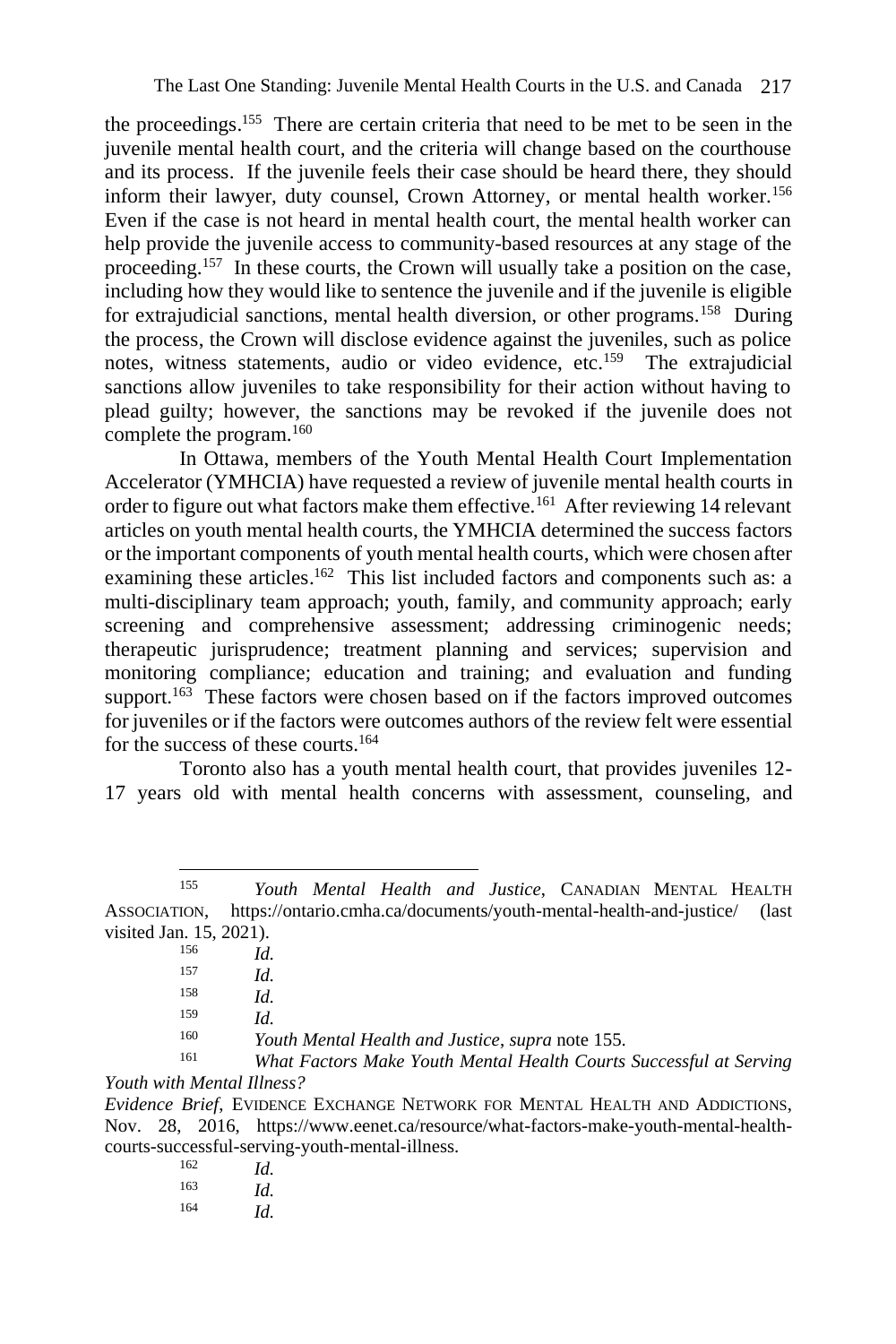treatment when referred to by the court or through probation.<sup>165</sup> An empirical study was done on Toronto's first youth mental health court examining six key areas, including: demographics, court processing (referral information, involvement of parents, court appearances, contact dates, and what the charges were), mental health functioning of the juvenile, treatment motivation, treatment referral, and program completion.<sup>166</sup> After reviewing court dockets and files, the researchers found that most youths were referred by legal professionals associated with the court who do not have training in screening for mental health needs.<sup>167</sup> For this court, there are different programs available for youth with varying services and varying availabilities.<sup>168</sup> The average treatment lasted around three months.<sup>169</sup> While cases in the mental health court tend to take slightly longer than the regular juvenile court, almost half of that time is before the juvenile is transferred to the juvenile court and the fact the court only sits twice a month. $170$  The youths that typically come in contact with the juvenile mental health courts have usually committed a property crime or assault. $171$ 

In the United States, juvenile mental health courts are county or district courts. <sup>172</sup> In Canada, these courts are also local courts. 173 Ottawa has its own youth mental health court, with the goal of increasing cooperation between the criminal justice system and the mental health system.<sup>174</sup> The courts aim to improve the general well-being of youth with mental illnesses and should not be mistaken for youth diversion or a crisis response.<sup>175</sup> This court serves youth between the ages of 12–17, but may serve those older if the charges occurred before their eighteenth birthday and the youth must have either mental health disorders, developmental needs, or chronic behavior problems.<sup>176</sup> The Ottawa Youth Mental Health Court provides services such as:

> [D]etermining whether referred youth are appropriate for the program, [i]dentifying the mental health needs of presenting youth, [f]acilitating referrals to community-based mental health resources and services, [p]roviding information and support to family members and caregivers [p]roviding support

<sup>166</sup> Krista M. Davis, Michele Peterson-Badali, Brian Wegant &Tracey A. Skilling, *A Process Evaluation of Toronto's First Youth Mental Health Court*, 57 CANADIAN J. CRIMINOLOGY & CRIM. JUST. 159, 164–65 (2015).

| 167    | <i>Id.</i> at 174. |  |
|--------|--------------------|--|
| $\sim$ |                    |  |

- <sup>168</sup> *Id.* at 175.
- $\frac{169}{170}$  *Id.*

 $\frac{170}{171}$  *Id.* 

<sup>171</sup> Davis et al., *supra* note 166, at 176.

- See supra Part III.
- <sup>173</sup> *See supra* Part IV.

<sup>174</sup> Youth Mental Health Court Core Committee, *Youth Mental Health Court—Ottawa*, 1 (Feb. 2017) https://hsjcc.on.ca/wp-content/uploads/Ottawa-Youth-Mental-Health-Court-Guide-English-2017-02.pdf.

- *Id.*
- <sup>176</sup> *Id.*

<sup>165</sup> *Turning Point Youth Services,* TORONTO CENTRAL HEALTHLINE (Oct. 17, 2019) https://www.torontocentralhealthline.ca/displayService.aspx?id=132615.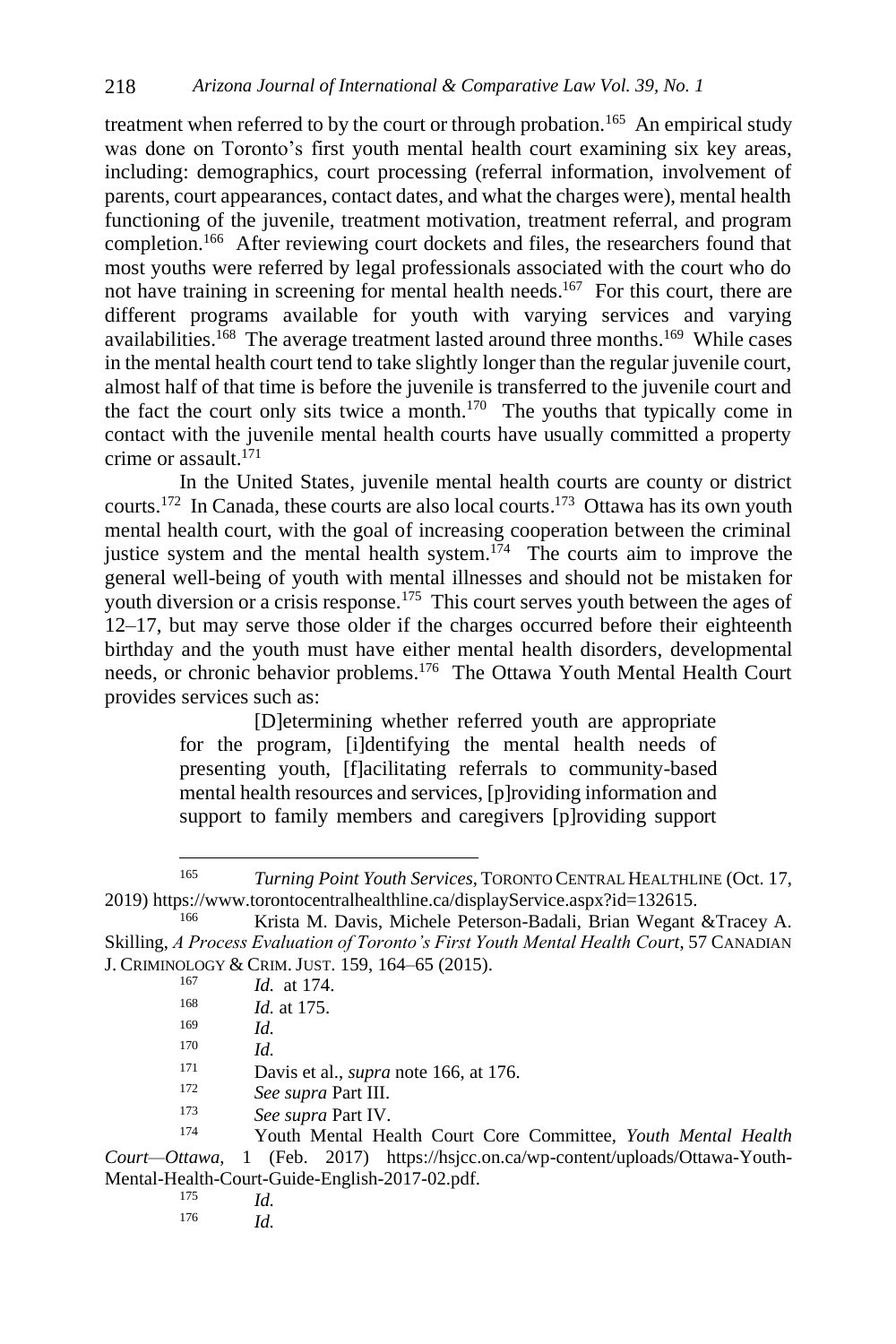and monitoring of youth's progress while under court supervision.<sup>177</sup>

The goal of this court is to provide greater access to community resources, reduce recidivism and help reduce barriers that limit access to appropriate resources, and enhance collaboration among the different parts of the judiciary.<sup>178</sup> While defense counsel may refer a youth to the court, the Crown will consider program criteria, the youth's desire to participate, the current charges and previous charges, and reasons the youth was referred.<sup>179</sup> The referral may be denied if the youth is not interested, the referral is not appropriate, or the program is not a good fit, along with other reasons.<sup>180</sup> There are many different parties that participate in the youth mental health courts in order to help them be successful, such as probation officers and youth mental health court workers.<sup>181</sup>

Even though they do not have youth mental health courts, provinces such as British Columbia and Manitoba offer services to youth in the criminal justice system with mental illnesses or behavior problems. Both these provinces offer assessment and treatment to youths in the criminal justice system through these programs.<sup>182</sup> In Manitoba, this program is not only offered through the court system, but also in Agassiz Youth Centre (AYC) and Probation Services.<sup>183</sup> The referrals to this system take place through the courts, children, and mental health system.<sup>184</sup> In British Columbia, on the other hand, the juveniles referred to this service are usually already in custody or under community supervision and are referred due to mental illness or behavior problems and their involvement in a sexual or violent offence.<sup>185</sup>

There are also types of services offered to juveniles involved in the justice system through this program, which are delivered through specific outpatient centers in the province's major urban centers.<sup>186</sup> They offer two services: assessment services and treatment services.<sup>187</sup> Half of the referrals for assessments made in British Columbia are made by the court, usually to help with sentencing, and the other half are made by probation officers and/or custody services to help with case management or to help with determining treatment goals.<sup>188</sup> The other service offered by British Columbia is treatment, which is delivered by mental

<sup>182</sup> *Youth Forensic Psychiatric Services*, *supra* note 153; *Youth Forensic Services*, *supra* note 153.

| 183 | Youth Forensic Services, supra note 153.             |  |
|-----|------------------------------------------------------|--|
| 184 | Id.                                                  |  |
| 185 | Youth Forensic Psychiatric Services, supra note 153. |  |
| 186 | Id.                                                  |  |
| 187 | Id.                                                  |  |
| 188 | Id.                                                  |  |

 $177$  *Id.*<br> $178$  *Id.* 

*Id.* 

<sup>&</sup>lt;sup>179</sup> Youth Mental Health Court Core Committee, *supra* note 174, at 2.

 $\frac{180}{181}$  *Id.* 

 $\frac{181}{182}$  *Id.* at 3.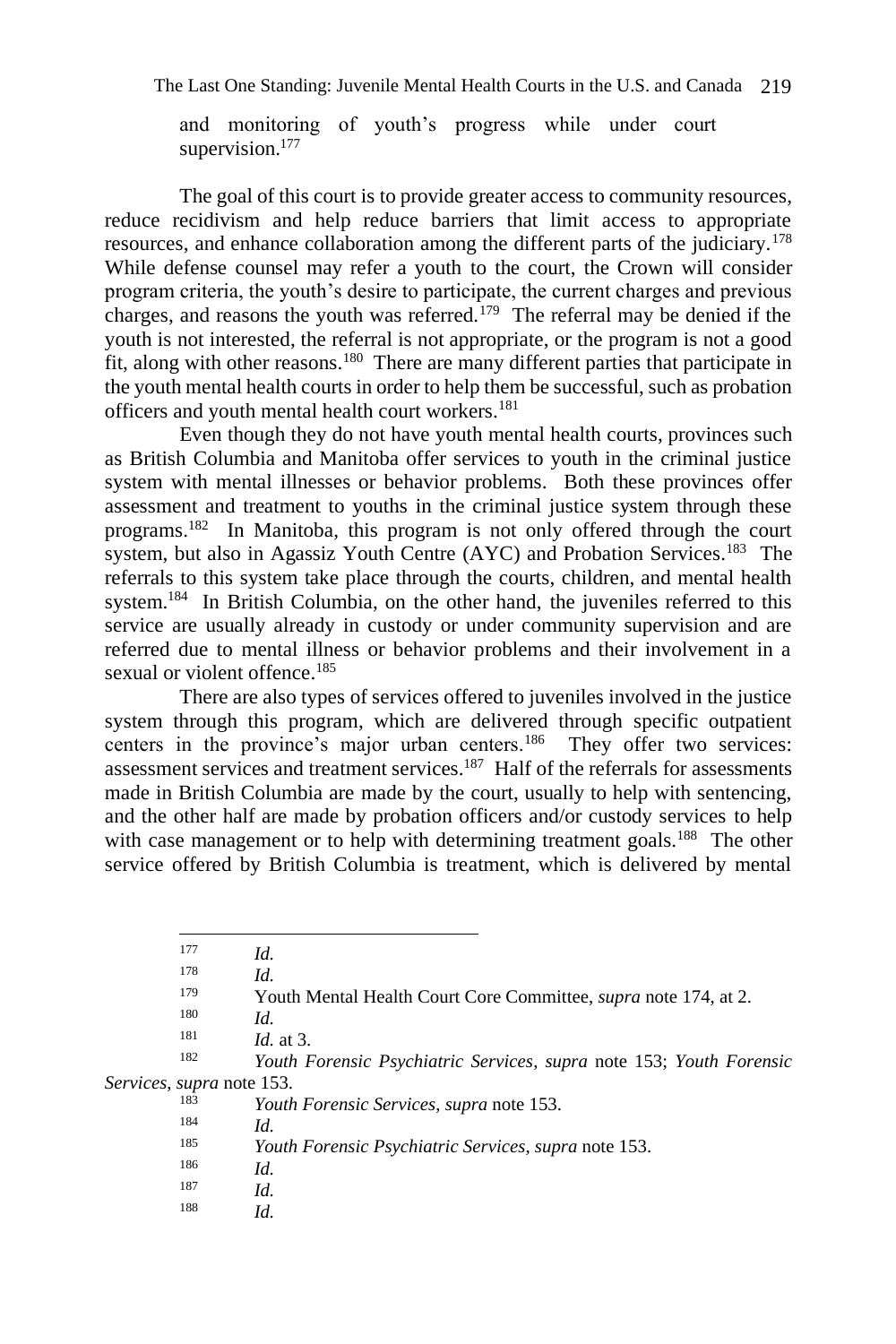health professionals.<sup>189</sup> Treatment can include medication, cognitive behavioral therapy, functional family therapy, and general mental health services, among other things.<sup>190</sup> Other services are also available for juveniles involved in a sexual or violent offense and are at risk of repeating their behavior.<sup>191</sup> All treatments are offered at outpatient clinics or youth custody centers.<sup>192</sup>

Manitoba, in comparison, offers services involving an interdisciplinary team, which includes psychiatrists, psychologists, and mental health clinicians.<sup>193</sup> In British Columbia, additional services are offered by the Burnaby Inpatient Assessment Unit (IAU), which doubles as a mental health facility and a place of custody.<sup>194</sup> The Burnaby IAU provides assessments and treatments when ordered by the court, and also provides short term custody and care for juveniles who have been found not criminally responsible due to a mental disorder or those who are unable to stand trial.<sup>195</sup>

#### **C. How Canada Differs from the United States**

As previously established in this Note, Canada has chosen to ratify the Convention, while the United States has not, and the impact on this decision can be seen by how each country views juvenile justice and how each country handles their juvenile mental health courts. One of the major differences between the United States and Canada is each countries' history of juvenile justice legislation. Canada's legislation dates to 1908 and has continued to develop throughout the years.<sup>196</sup> The United States, on the other hand, did not establish legislation on juvenile justice until 1974.<sup>197</sup> Both countries have aimed to protect juveniles that enter the justice system; with Canada, however, the Convention helps guide policy and adds some greater protections for juveniles. While both countries have a federalist system, when it comes to juvenile justice, the United States provides greater power to the states than Canada does.<sup>198</sup>

The two countries also differ on how they handle juvenile justice. Canada is considered to be a modified justice model, and the United States is a crime control model.<sup>199</sup> The age range of criminal responsibility for juveniles in Canada is  $12-$ 18. 200 However, in the United States, the age range of criminal responsibility for

| 189 | Id.                                                         |
|-----|-------------------------------------------------------------|
| 190 | Youth Forensic Psychiatric Services, supra note 153.        |
| 191 | Id.                                                         |
| 192 | Id.                                                         |
| 193 | <i>Youth Forensic Services, supra</i> note 153.             |
| 194 | <i>Youth Forensic Psychiatric Services, supra note 153.</i> |
| 195 | Id.                                                         |
| 196 | Makarenko, <i>supra</i> note 16.                            |
| 197 | Juvenile Justice and Delinguency, supra note 83.            |
| 198 | See supra Part III & IV.                                    |
| 199 | John Winterdyk. One Size Does Not Fit All: Juvenile         |

Justice in the *International Arena and a Call for Comparative Analysis*, 2013 ANALELE UNIVERSITATII DIN BUCURESTI: SERIA DREPT 28, 33 (2013).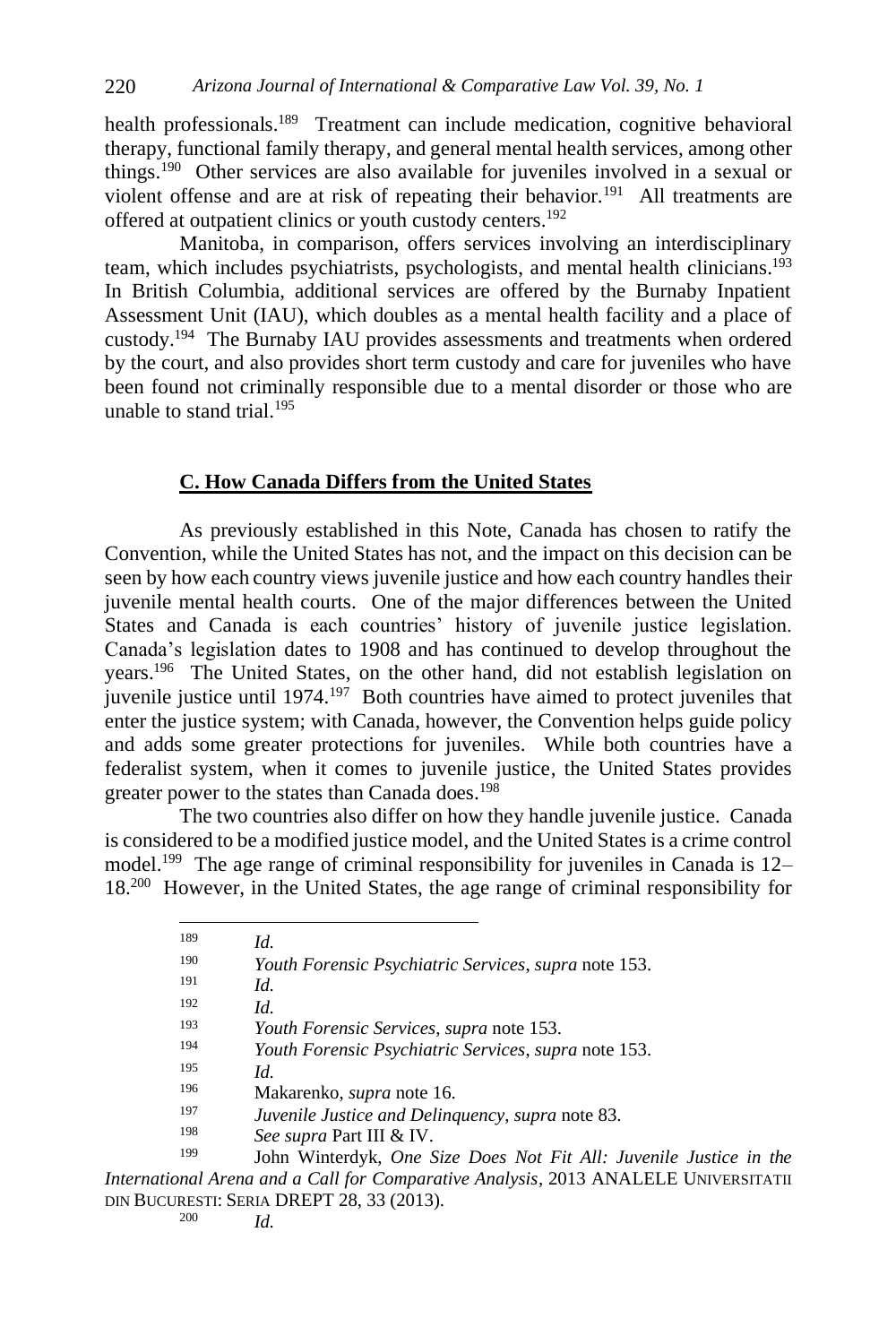juveniles is  $7-15+$ <sup>201</sup> Some major differences in these two models include the tasks, the objectives, the key personnel and agencies, understanding of client behavior, and purpose of intervention.<sup>202</sup> In the modified justice model, as seen in Canada, the tasks are to diagnose and punish the juvenile; in the crime control model, as seen in the United States, the tasks are incarceration and punishment.<sup>203</sup> While the goal of the modified justice system is to respect individual rights and respond to special needs, the goal of the crime control model is to maintain order.<sup>204</sup> With different tasks and goals, both models have different key personnel and agencies. The modified justice model will include childcare experts and social work agencies, along with lawyers and the legal system.<sup>205</sup> On the other hand, the crime control model will include only lawyers and criminal justice actors within the legal system.<sup>206</sup> The amount of responsibility held by the individual varies within each model. The modified justice model views offenders as having diminished individual responsibility.<sup>207</sup> The crime control model views offenders as fully accountable and responsible for their actions.<sup>208</sup> While countries like Canada intervene to give sanctions for behavior while also providing treatment, countries like the United States intervene to protect society and deter offenders.<sup>209</sup>

Both the United States and Canada established a system of juvenile mental health courts being managed by the local governments.<sup>210</sup> However, in Canada the provinces tend to oversee these programs,<sup>211</sup> whereas in the United States these tend to be run by county or city governments.<sup>212</sup> One similarity between the two countries is how widespread juvenile mental health courts are: the United States only having juvenile mental health courts in seventeen states and Canada having only one province with a juvenile mental health court and two other provinces with similar services.<sup>213</sup> In the United States each juvenile mental health court functions differently, whereas in Canada, the courts function largely the same and the services provided also function in a similar manner. For example, in the United States, how the juvenile become involved with juvenile mental health courts varies from court to court; however, in Canada, for a juvenile to become involved with juvenile mental health court or similar service, the juvenile must be referred by someone involved with the court.<sup>214</sup> One major difference is the research that has been done

| 201 | Id.                                      |
|-----|------------------------------------------|
| 202 | <i>Id.</i> at 32.                        |
| 203 | Winterdyk, <i>supra</i> note 199, at 32. |
| 204 | Id.                                      |
| 205 | Id.                                      |
| 206 | Id.                                      |
| 207 | Id.                                      |
| 208 | Winterdyk, <i>supra</i> note 199, at 32. |
| 209 | Id.                                      |
| 210 | <i>See supra</i> Part III & IV.          |
| 211 | See supra Part IV.                       |
| 212 | See supra Part III.                      |
| 213 |                                          |

<sup>213</sup> *Juvenile Mental Health Treatment Locator*, supra note 100; *Youth Criminal Justice*, *supra* note 151; *Youth Forensic Psychiatric Services*, *supra* note 153; *Youth Forensic Services*, *supra* note 153.

<sup>214</sup> *See supra* Part III & IV.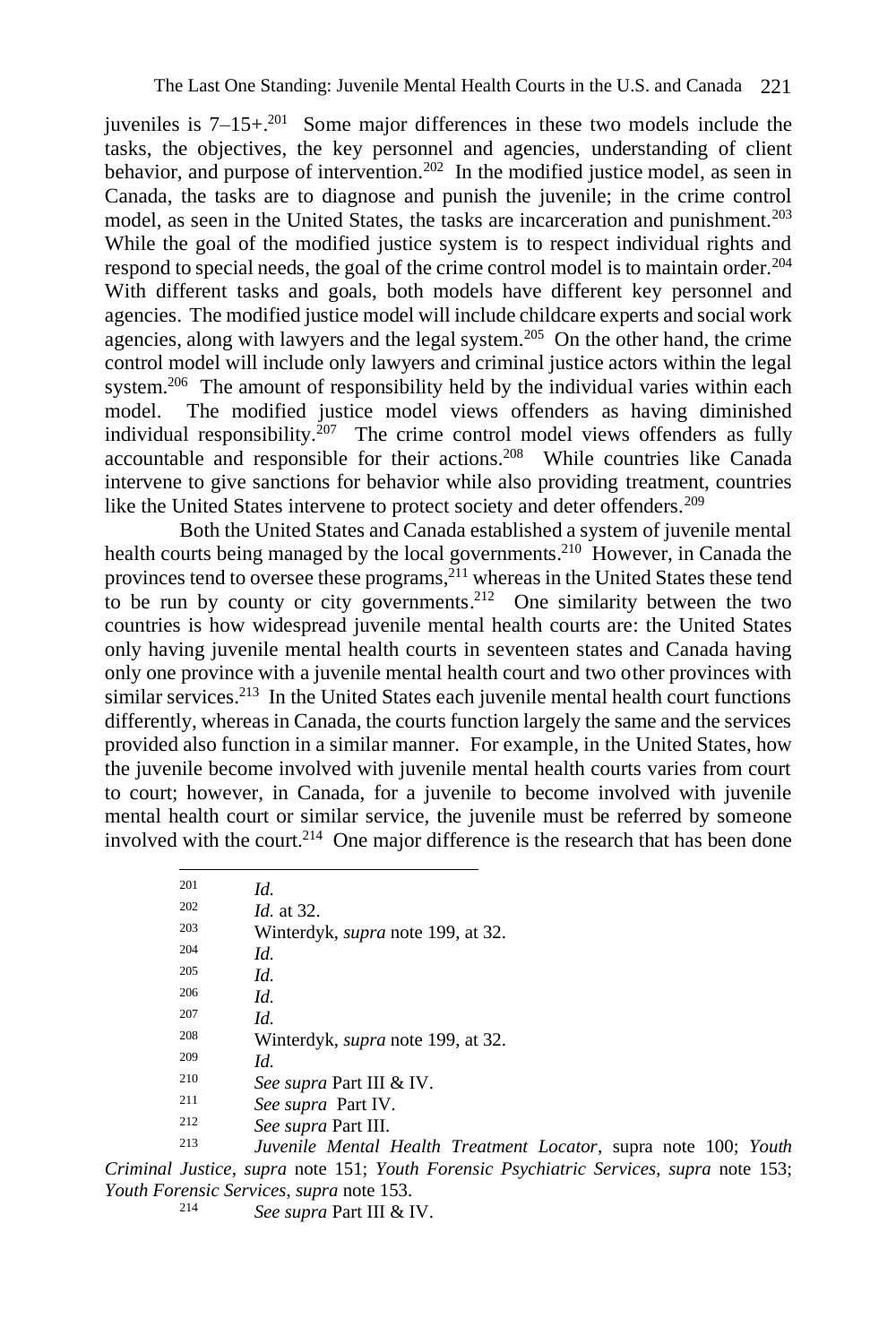on juvenile mental health courts in Canada, compared to the research done on those in the United States.<sup>215</sup> Research on Canadian juvenile mental health courts has examined the success factors of these courts, and why these success factors matter.<sup>216</sup> The research done in the United States mainly focused on if the Santa Clara County juvenile mental health court was successful, as well as ACJCC. 217

# **V. RECOMMENDATIONS**

After researching both the United States and Canada in relation to juvenile justice law and juvenile mental health courts, in order to improve their juvenile mental health courts, the United States should: do more research on the success factors of these courts, provide more grants for states to establish these courts or similar programs, shift the model of juvenile criminal justice, and adopt some of the ideas set out in the Convention into legislation.

First, regarding research, the United States could benefit from a better understanding of what factors make a juvenile mental health court successful, so each of these courts can adapt to ensure these factors are included in each juvenile mental health court. Since the OJJDP acts as a home for juvenile justice and already provides grants, some grants could go towards researching these courts in different areas so other localities can apply this research to a juvenile justice court.

Along with more research to understand how to best implement juvenile mental health courts, more grants should be given to these courts. Currently, in the United States, there are around 300 adult mental health courts, with at least one in almost every state.<sup>218</sup> With both research and grants, states could apply what they have learned from the adult mental health courts towards juvenile mental health courts. Even though the OJJDP provides some grants to these courts, more money will be needed to expand these courts. One of the recommendations for the ACJCC was to secure more funding.<sup>219</sup>

Currently the United States is a crime control model, as mentioned previously in this note.<sup>220</sup> The United States should consider shifting to a modified justice model like Canada.<sup>221</sup> This model change would mean the United States

- Winterdyk, *supra* note 199, at 32.
- <sup>221</sup> *Id.*

<sup>215</sup> Davis et al., *supra* note 166, at 164-65; *Mental Health Courts*, OFFICE OF JUVENILE JUSTICE AND DELINQUENCY PREVENTION, [https://ojjdp.ojp.gov/sites/g/files/xyckuh176/files/media/document/mental\\_health\\_courts.pd](https://ojjdp.ojp.gov/sites/g/files/xyckuh176/files/media/document/mental_health_courts.pdf) [f](https://ojjdp.ojp.gov/sites/g/files/xyckuh176/files/media/document/mental_health_courts.pdf) (last visited Jan. 17, 2021); *What Factors Make Youth Mental Health Courts Successful at Serving Youth With Mental Illness? Evidence Brief*, *supra* note 161.

<sup>216</sup> *What Factors Make Youth Mental Health Courts Successful at Serving Youth with Mental Illness? Evidence Brief*, *supra* note 161.

<sup>217</sup> *Mental Health Courts*, *supra* note 215; *Improving Outcomes*, *supra* note 17.

<sup>218</sup> *Mental Health Courts*, THE COUNCIL FOR STATE GOVERNORS: JUSTICE CENTER, <https://csgjusticecenter.org/projects/mental-health-courts/> (last visited Jan. 17, 2021).

<sup>219</sup> *See supra* Part III.